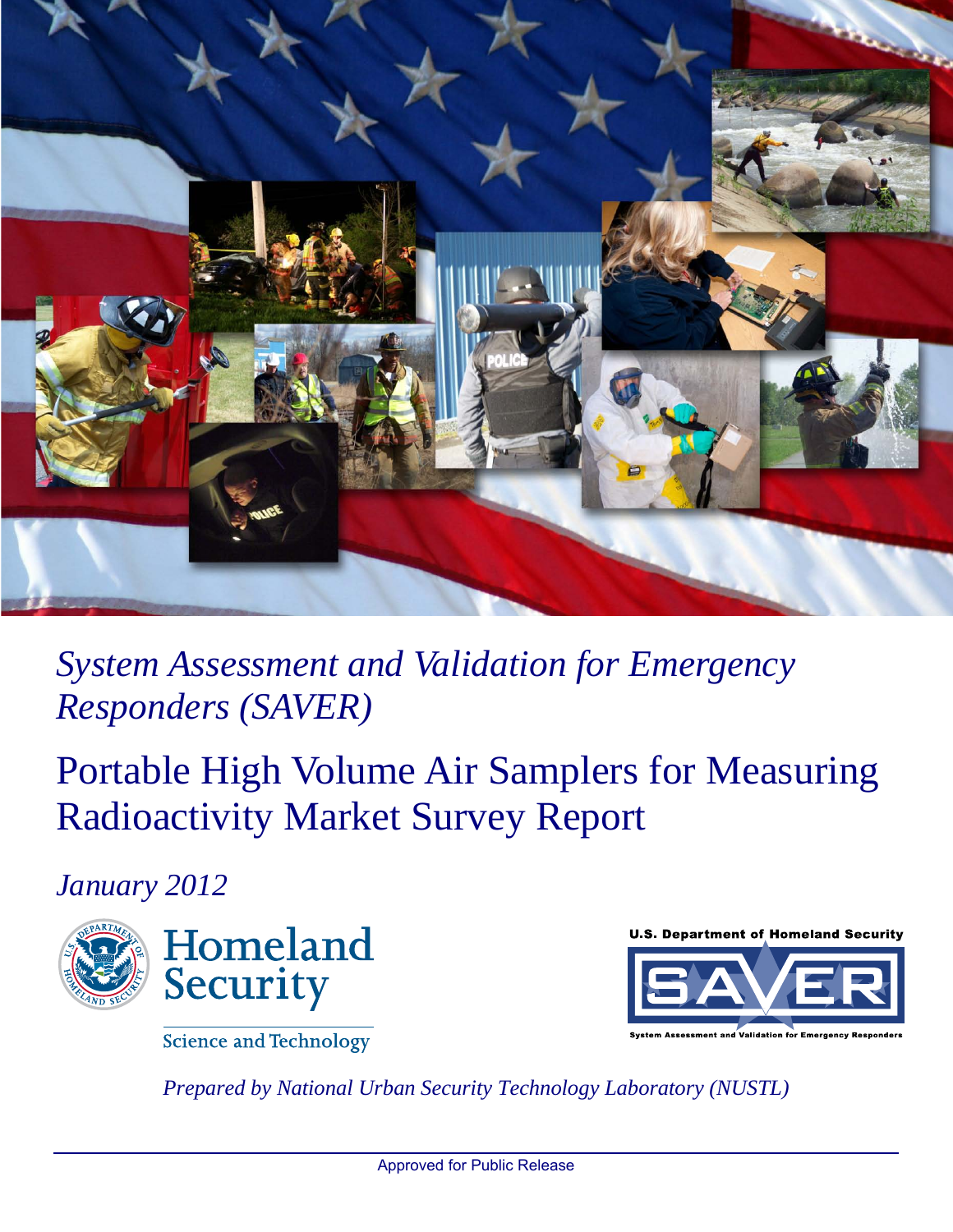The *Portable High Volume Air Samplers for Measuring Radioactivity Market Survey Report* was prepared by the National Urban Security Technology Laboratory for the SAVER Program of the U.S. Department of Homeland Security, Science and Technology Directorate.

The views and opinions of authors expressed herein do not necessarily reflect those of the U.S. Government.

Reference herein to any specific commercial products, processes, or services by trade name, trademark, manufacturer, or otherwise does not necessarily constitute or imply its endorsement, recommendation, or favoring by the U.S. Government.

The information and statements contained herein shall not be used for the purposes of advertising, nor to imply the endorsement or recommendation of the U.S. Government.

With respect to documentation contained herein, neither the U.S. Government nor any of its employees make any warranty, express or implied, including but not limited to the warranties of merchantability and fitness for a particular purpose. Further, neither the U.S. Government nor any of its employees assume any legal liability or responsibility for the accuracy, completeness, or usefulness of any information, apparatus, product, or process disclosed; nor do they represent that its use would not infringe privately owned rights.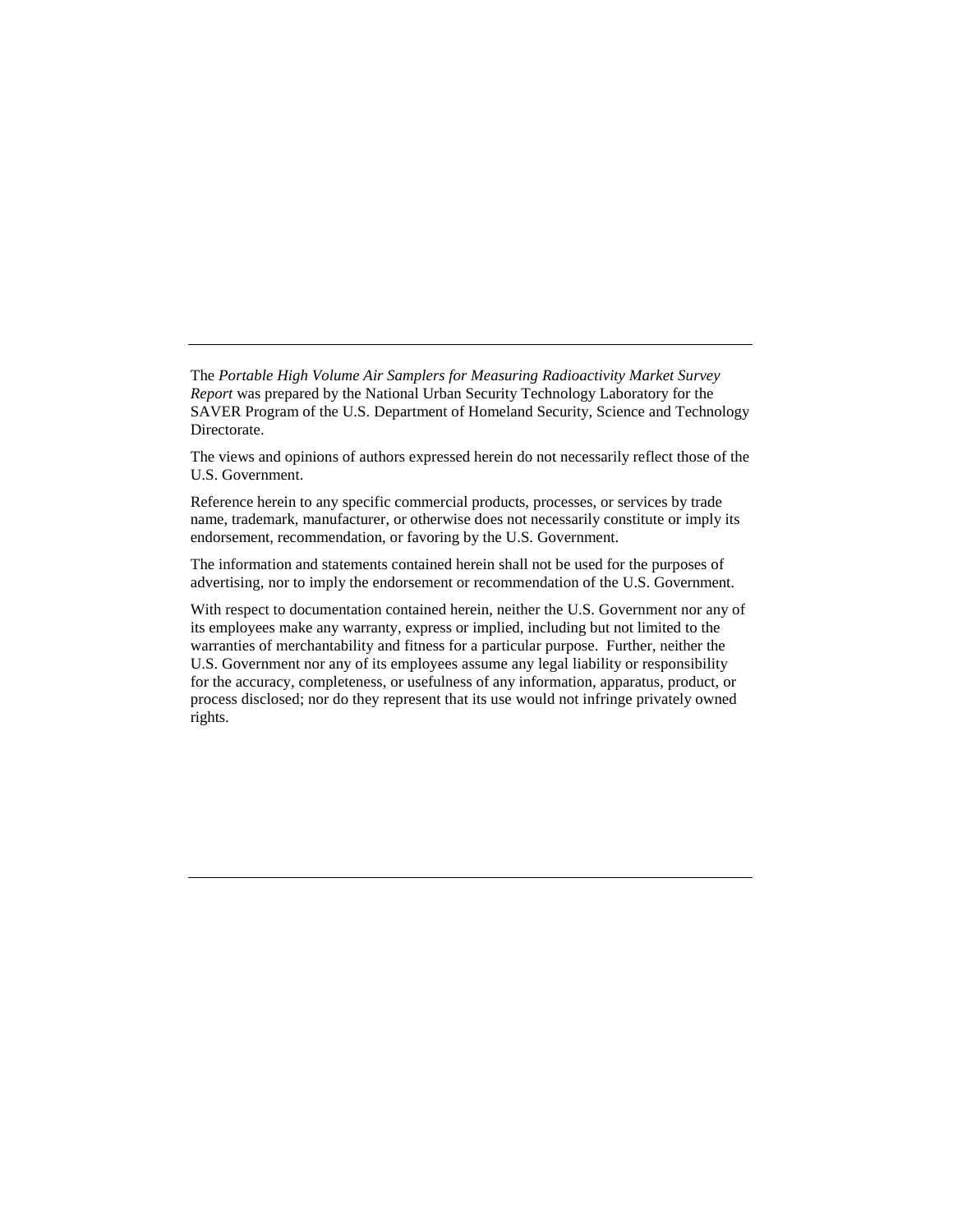#### <span id="page-2-0"></span>**FOREWORD**

The U.S. Department of Homeland Security (DHS) established the System Assessment and Validation for Emergency Responders (SAVER) Program to assist emergency responders making procurement decisions. Located within the Science and Technology Directorate (S&T) of DHS, the SAVER Program conducts objective assessments and validations on commercial equipment and systems and provides those results along with other relevant equipment information to the emergency response community in an operationally useful form. SAVER provides information on equipment that falls within the categories listed in the DHS Authorized Equipment List (AEL). The SAVER Program mission includes:

- Conducting impartial, practitioner-relevant, operationally oriented assessments and validations of emergency responder equipment; and
- Providing information that enables decision-makers and responders to better select, procure, use, and maintain emergency responder equipment.

Information provided by the SAVER Program will be shared nationally with the responder community, providing a life- and cost-saving asset to DHS, as well as to Federal, state, and local responders.

The SAVER Program is supported by a network of Technical Agents who perform assessment and validation activities. Further, SAVER focuses primarily on two main questions for the emergency responder community: "What equipment is available?" and "How does it perform?"

As a SAVER Program Technical Agent, the National Urban Security Technology Laboratory (NUSTL) has been tasked to provide expertise and analysis on key subject areas, including chemical, biological, radiological, nuclear, and explosive (CBRNE) weapons detection and response, and remediation instruments and techniques. In support of this tasking, NUSTL conducted a market survey of commercially available portable high volume air samplers for measuring radioactivity, which fall under the AEL equipment category "Equipment, Air Sampling," reference number 07RS-01-AFCB.

Visit the SAVER [website at www.dhs.gov/science-and-technology/SAVER](https://www.rkb.us/saver) for more information on the SAVER Program or to view additional reports on portable high volume air samplers or other technologies.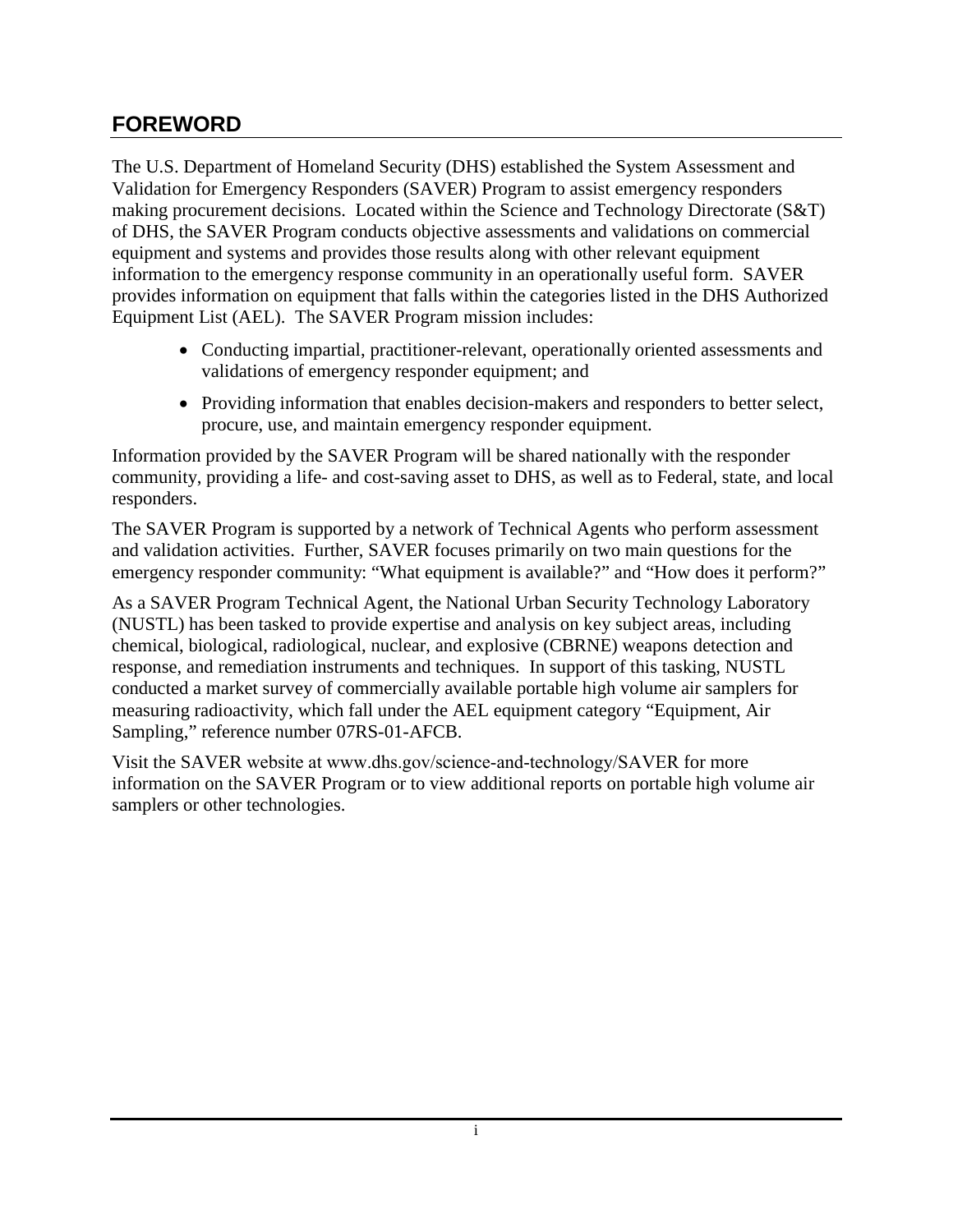#### <span id="page-3-0"></span>**POINTS OF CONTACT**

**National Urban Security Technology Laboratory U.S. Department of Homeland Security Science and Technology Directorate** 201 Varick Street New York, NY 10014

E-mail: NUSTL@hq.dhs.gov Websit[e: www.dhs.gov/](mailto:saver@dhs.gov)science-and-technology/SAVER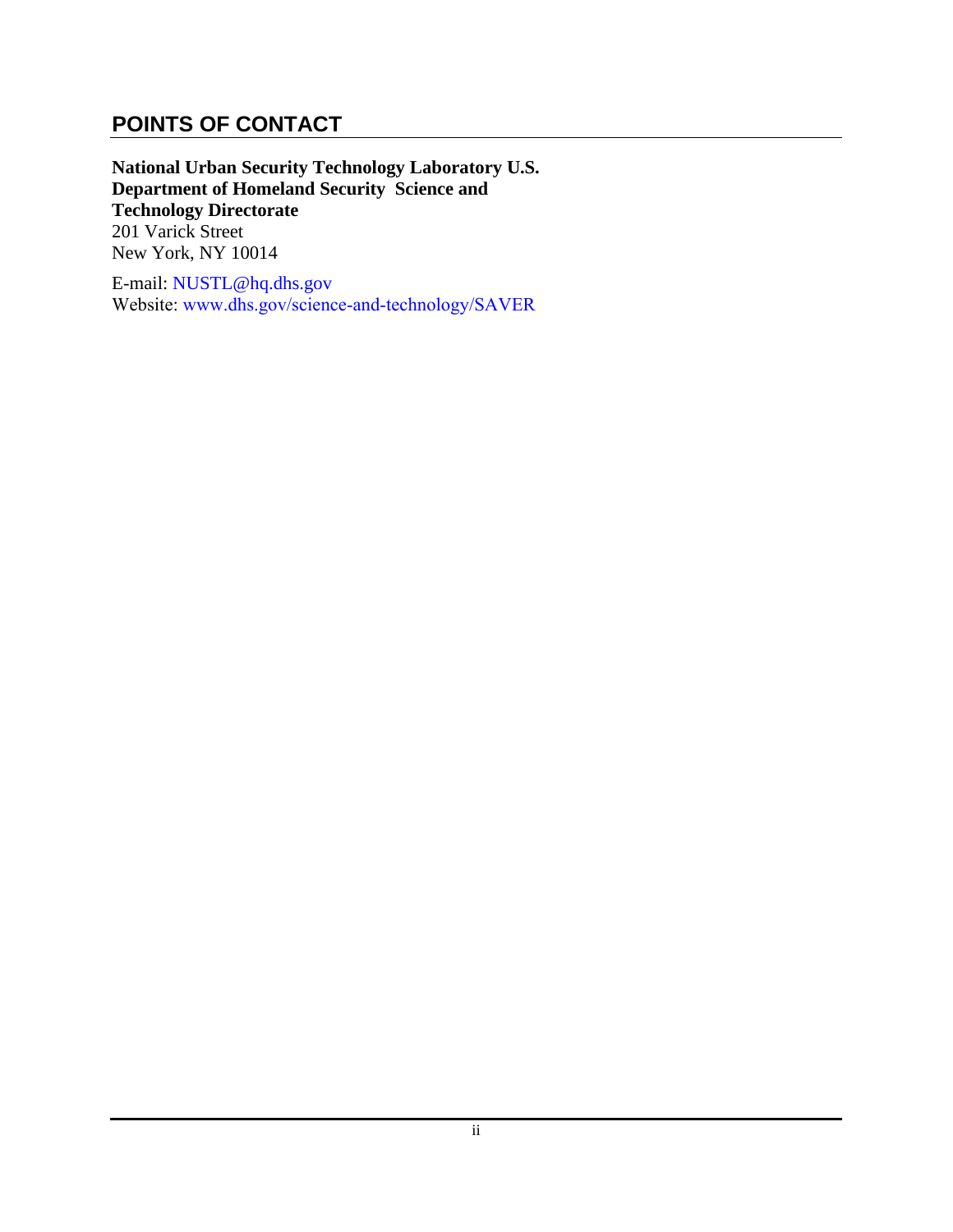# **TABLE OF CONTENTS**

| 2.1  |                                                                                    |  |  |  |  |  |  |  |  |
|------|------------------------------------------------------------------------------------|--|--|--|--|--|--|--|--|
| 2.2  |                                                                                    |  |  |  |  |  |  |  |  |
| 2.3  |                                                                                    |  |  |  |  |  |  |  |  |
|      |                                                                                    |  |  |  |  |  |  |  |  |
| 3.1  |                                                                                    |  |  |  |  |  |  |  |  |
| 3.2  |                                                                                    |  |  |  |  |  |  |  |  |
| 3.3  |                                                                                    |  |  |  |  |  |  |  |  |
|      |                                                                                    |  |  |  |  |  |  |  |  |
| 4.1  |                                                                                    |  |  |  |  |  |  |  |  |
| 4.2  | F&J Specialty Products, Inc.: DF-75L-BL-AC, DF-75L-Li, DF-AB-40L,                  |  |  |  |  |  |  |  |  |
| 4.3  |                                                                                    |  |  |  |  |  |  |  |  |
| 4.4  |                                                                                    |  |  |  |  |  |  |  |  |
| 4.5  |                                                                                    |  |  |  |  |  |  |  |  |
| 4.6  |                                                                                    |  |  |  |  |  |  |  |  |
| 4.7  |                                                                                    |  |  |  |  |  |  |  |  |
| 4.8  | HI-Q Environmental Products Company: CF-900 and CF-1000 BRL Series<br>Air Samplers |  |  |  |  |  |  |  |  |
| 4.9  |                                                                                    |  |  |  |  |  |  |  |  |
| 4.10 |                                                                                    |  |  |  |  |  |  |  |  |
| 4.11 |                                                                                    |  |  |  |  |  |  |  |  |
| 4.12 |                                                                                    |  |  |  |  |  |  |  |  |
| 4.13 |                                                                                    |  |  |  |  |  |  |  |  |
| 4.14 | The Staplex Company: TFRC Series High Volume Radioidodine Air Samplers  17         |  |  |  |  |  |  |  |  |
|      |                                                                                    |  |  |  |  |  |  |  |  |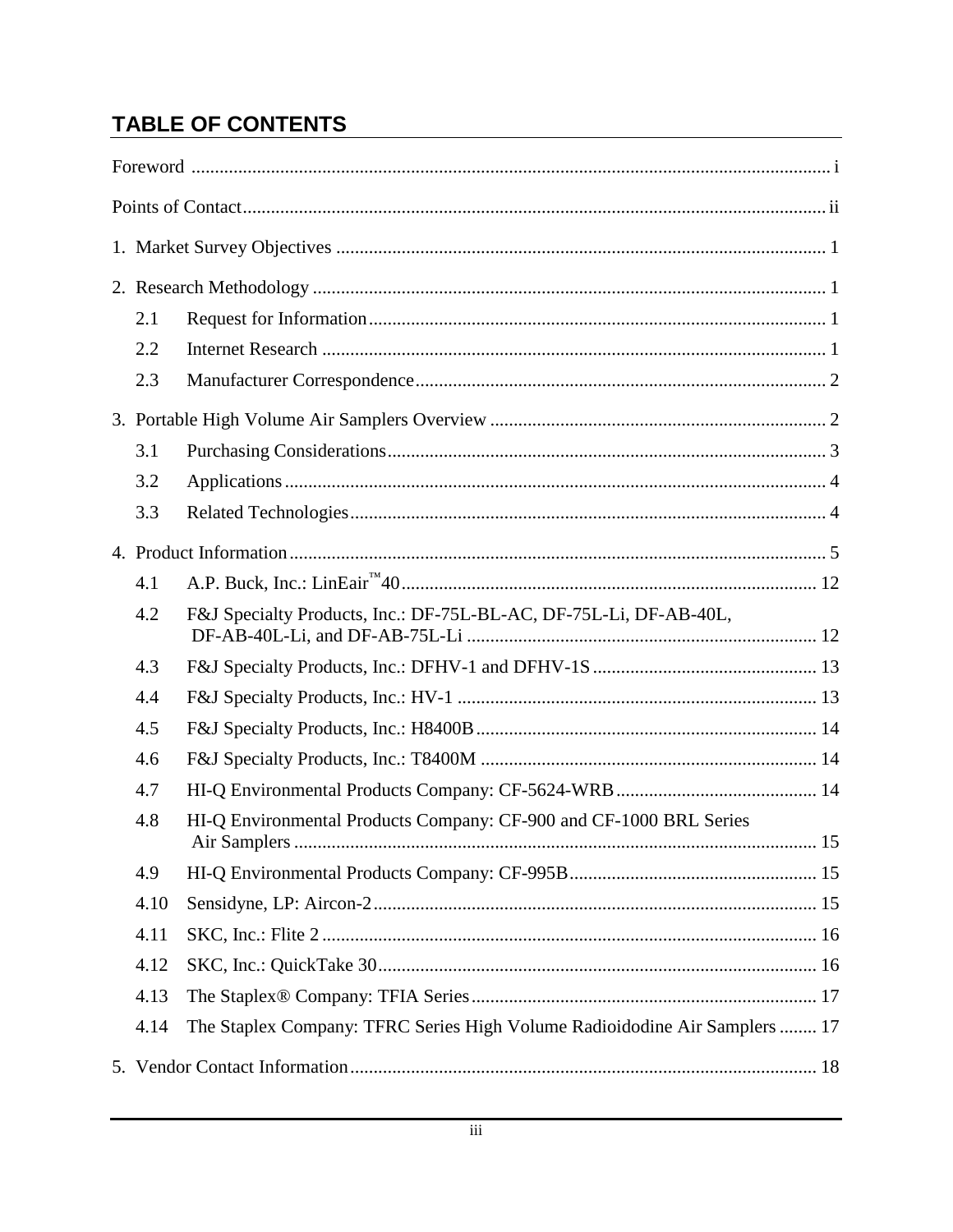# **LIST OF TABLES**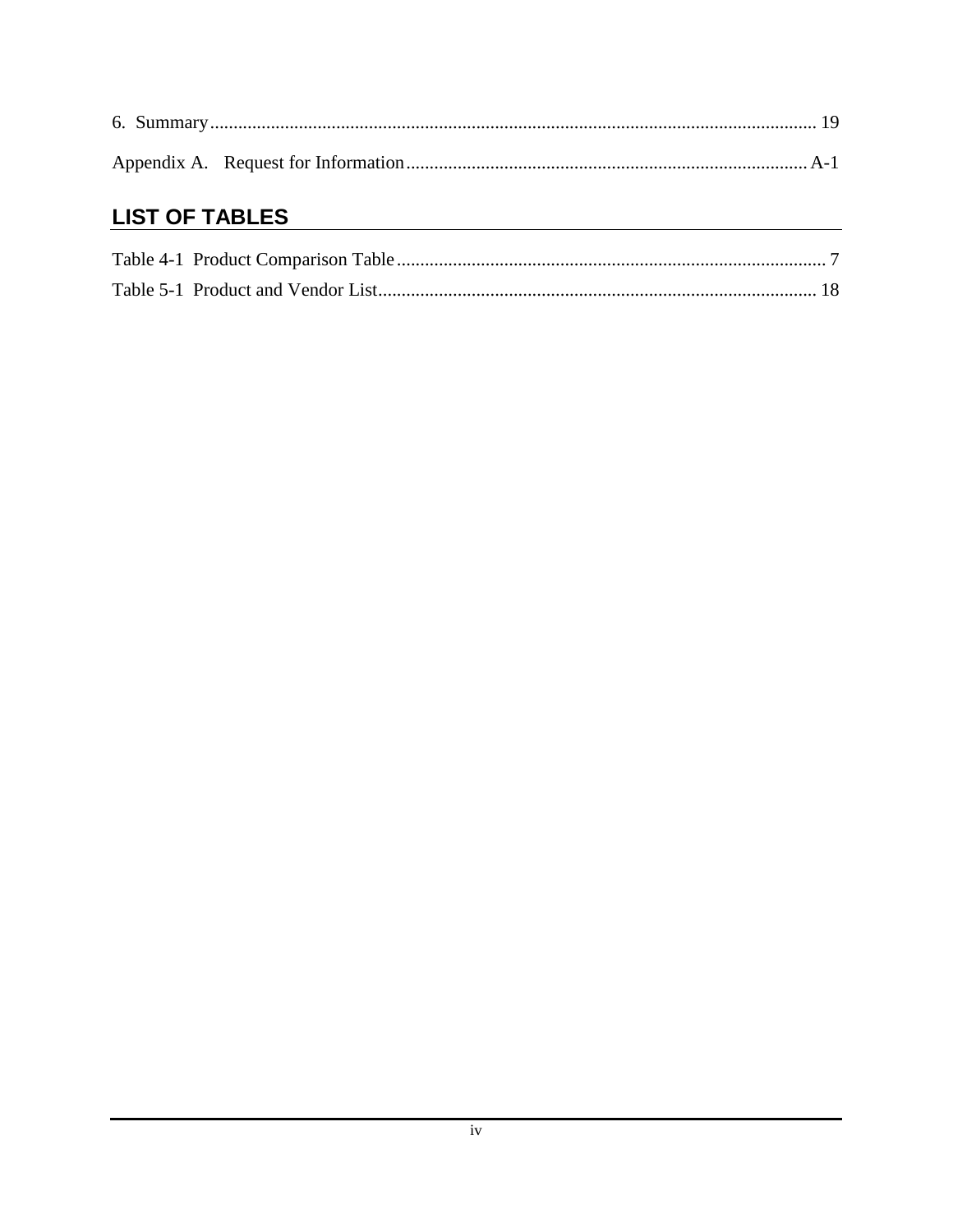## <span id="page-6-0"></span>**1. MARKET SURVEY OBJECTIVES**

Federal, state, and local agencies that are tasked with responding to emergencies involving possible atmospheric radioactivity releases may use commercial off-the-shelf portable high volume air samplers to collect samples that are subsequently analyzed to determine atmospheric concentrations of radioactive particles and gases. To provide these agencies with information helpful in making purchasing decisions, the System Assessment and Validation for Emergency Responders (SAVER) Program conducted a market survey on portable high volume air samplers, which fall under Authorized Equipment List reference number 07RS-01-AFCB.

# <span id="page-6-1"></span>**2. RESEARCH METHODOLOGY**

This report is based on information gathered between September 2010 and March 2011 from equipment manufacturers in response to a government-issued Request for Information (RFI) posted on the Federal Business Opportunities (FedBizOpps) website [\(https://www.fbo.gov\)](https://www.fbo.gov/) along with Internet research and correspondence with equipment manufacturers.

A product had to meet the following criteria to be included in this report:

- Commercially available;
- Readily used to collect samples for measuring airborne concentrations of radioactivity;
- Readily carried by a single person; and
- Not designed to be worn.

Due diligence was performed to develop a report that is representative of products in the marketplace; however, this report should not be considered to be a complete catalog of commercially available equipment.

The following sections describe the methods used to obtain the information presented in this report.

## <span id="page-6-2"></span>**2.1 Request for Information**

An RFI was posted on the FedBizOpps website on December 6, 2010, inviting air sampling equipment manufacturers to provide information about their portable high volume air samplers. Manufacturers were asked to provide feedback using a Microsoft Excel-based questionnaire form available from NUSTL. Manufacturers were requested to return their completed product questionnaires by December 27, 2010. A copy of this RFI announcement is provided in Appendix A.

#### <span id="page-6-3"></span>**2.2 Internet Research**

Internet research began prior to the publication of the RFI announcement. Air sampling equipment manufacturers and their points of contact were identified using Internet search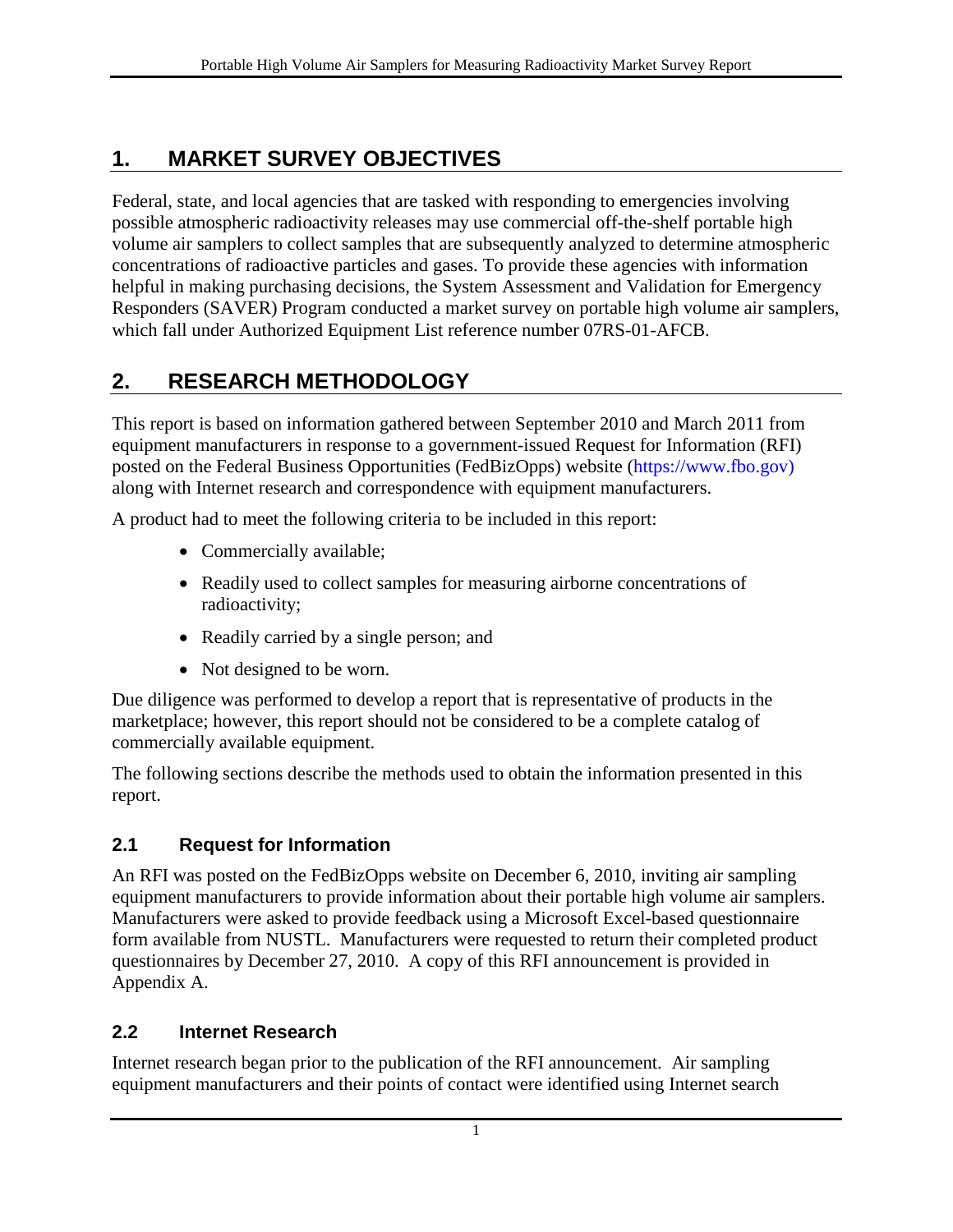engines and by consulting the SAVER website at www.dhs.gov/science-and-technology/ SAVER. [Specific portable air samplers](https://www.rkb.us/ProductsMain.cfm) that met the criteria for inclusion in this report were identified during this phase of research.

Additional Internet research took place after the closing date of the RFI. Manufacturers of a number of portable high volume air samplers identified in the initial phase of Internet research did not respond to the RFI. In order to include these samplers in this report, NUSTL gathered the pertinent information from product literature obtained from manufacturer websites. Product literature from manufacturer websites was also used to supplement or clarify information in the product questionnaires returned to NUSTL by equipment manufacturers.

#### <span id="page-7-0"></span>**2.3 Manufacturer Correspondence**

On the publication date of the RFI, manufacturers that had been identified through Internet research were notified by e-mail of the RFI announcement and sent product questionnaires to encourage their participation in the RFI. As the information obtained through the RFI and Internet research was compiled, equipment manufacturers were in some cases contacted to clarify or supplement the information obtained from these sources.

# <span id="page-7-1"></span>**3. PORTABLE HIGH VOLUME AIR SAMPLERS OVERVIEW**

Air samplers draw air through a collection medium onto which atmospheric particles or gases are deposited. At the end of the sampling period, the collection medium is removed from the sampler and analyzed at a field or central laboratory to determine the amount of atmospheric particulates or gases in the collection medium. Air concentrations of each species of interest are calculated by dividing the measured amount of each species in the collection medium by the volume of air collected during the sampling period; the latter quantity is the product of the measured air flow rate and sample collection time.

There is no standard that defines a flow rate range that constitutes high volume air sampling. For the purposes of this report, air samplers capable of operating at flow rates of at least 14 liters per minute (lpm), which is equivalent to 0.5 cubic feet per minute (cfm), are considered to be high volume samplers. High volume air samplers will herein be considered to be portable if they can be readily carried by a single person.

While some commercially available portable high volume air samplers are marketed as radiological air samplers, most are marketed as general purpose samplers for non-radiological applications such as airborne asbestos or lead sampling. Air samplers are basically pumps used to draw air through collection media which need to be appropriate for the analysis of interest. There are no technical obstacles to using a general purpose sampler for radiological analyses, nor are there technical obstacles to using a radiological air sampler for non-radiological analyses. General purpose portable high volume air samplers are thus suitable for collecting atmospheric radioactivity, and portable high volume air samplers marketed as radiological samplers are suitable for collecting non-radioactive atmospheric species; purchasing decisions should therefore focus on relative features, capabilities, and price.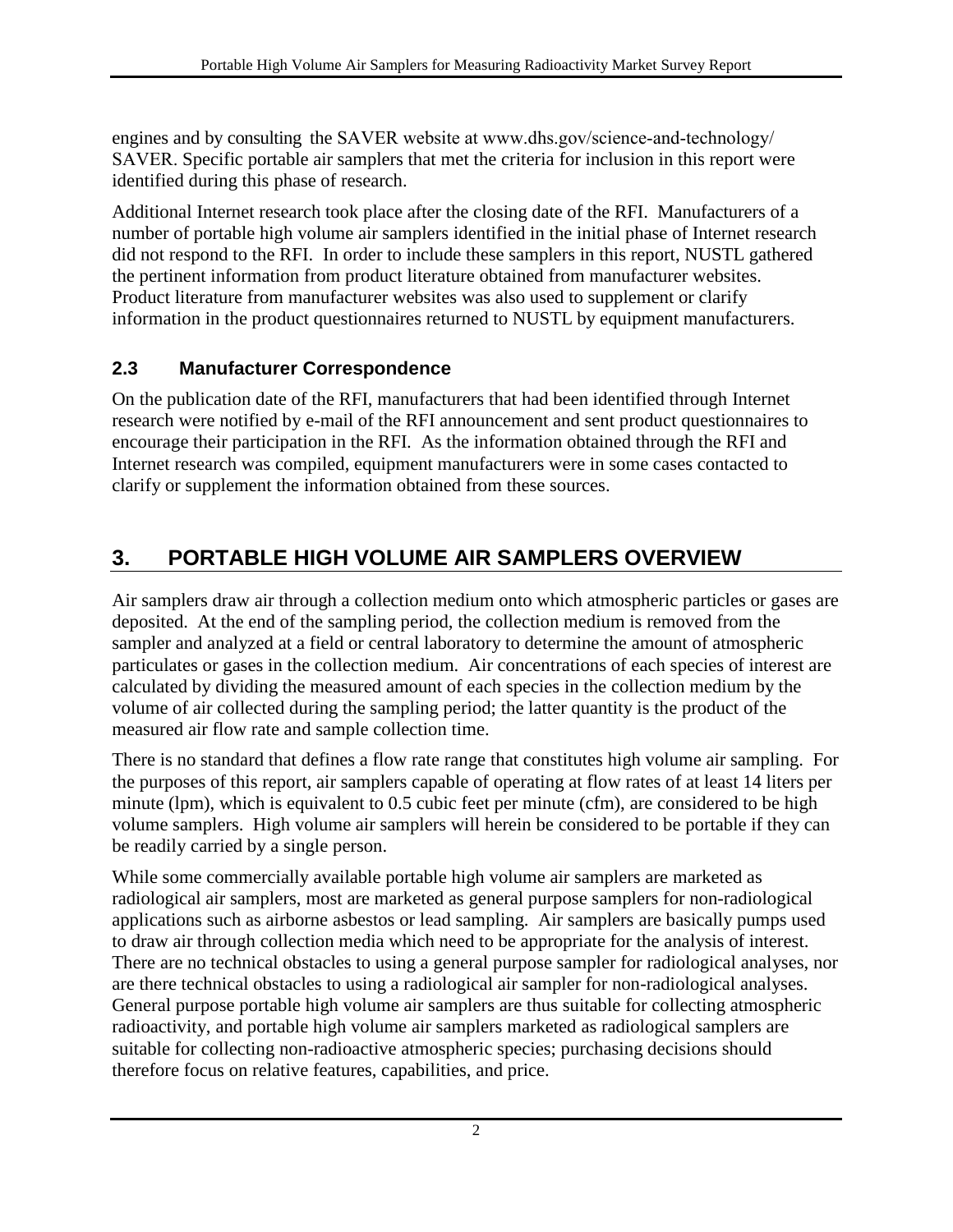#### <span id="page-8-0"></span>**3.1 Purchasing Considerations**

Purchasers should ensure that the sampler to be purchased can operate at a flow rate that allows collection of a sufficient quantity of atmospheric radioactivity during a sampling interval to attain desired measurement objectives. The amount of airborne radioactivity collected during a sampling interval increases in proportion to the sampler flow rate, and as the amount of radioactivity collected increases, the accuracy of radioactivity measurements performed on the collection medium improves and detection limits decrease. Purchasers should thus be aware of the detection levels and measurement uncertainties of the radioactive analysis techniques that will be used to analyze collected samples so that a sampler with suitable flow rate capabilities is purchased.

It is important to consider whether the sampler to be purchased is intended for grab sampling or for continuous duty sampling. The term "grab sampler" in vendor literature usually implies that the sampler should only be operated continously for hours rather than days, while continuous duty samplers can be operated for days or weeks at a time.

The availability of electrical power at field sampling sites may be an important purchasing consideration. Portable high volume air samplers are powered by one or more sources including standard 120 or 240 volt alternating current (AC) wall outlets, internal rechargeable batteries, and external direct current (DC) power sources such as automobile power plugs or auto batteries. Samplers that can be powered by rechargeable batteries or automobile power plugs provide the capability to collect air samples at times and places where AC line voltage is unavailable.

Commercially available portable high volume air samplers range from models that are equipped with a few simple manually operated controls (e.g., an on/off switch and flow adjustment knob) to models having some or all of the following automated control and data collection features:

*Timed sampling* allows the sampler to be set to stop collecting air upon reaching a user selected period of time.

*Programmable sampling* allows the sampler to undergo a complex series of user-determined starts and stops. This feature is useful in worker safety applications to halt air sampling when workers are not present, for instance during scheduled work breaks.

*Constant flow rate controllers* automatically maintain a pre-set flow rate regardless of changes in the flow resistance of the collection medium. In the absence of a constant flow rate controller, flow rate can change significantly when sampling dusty or polluted environments. Significant changes in flow rate, unless carefully accounted for, will lead to significant errors when calculating the total volume of air collected, which in turn will propagate into significant errors in the calculated air concentrations of radioactive species of concern. Flow rate variations also lead to a sampling bias (i.e., analysis results will be skewed toward periods of higher than average flow rate because more air was sampled during these periods).

*Flow totalization* **or** *volume totalization* refers to the capability to measure and display the cumulative volume of air collected during a sampling interval. Flow/volume totalization frees the user of the need to manually calculate the cumulative volume of air collected.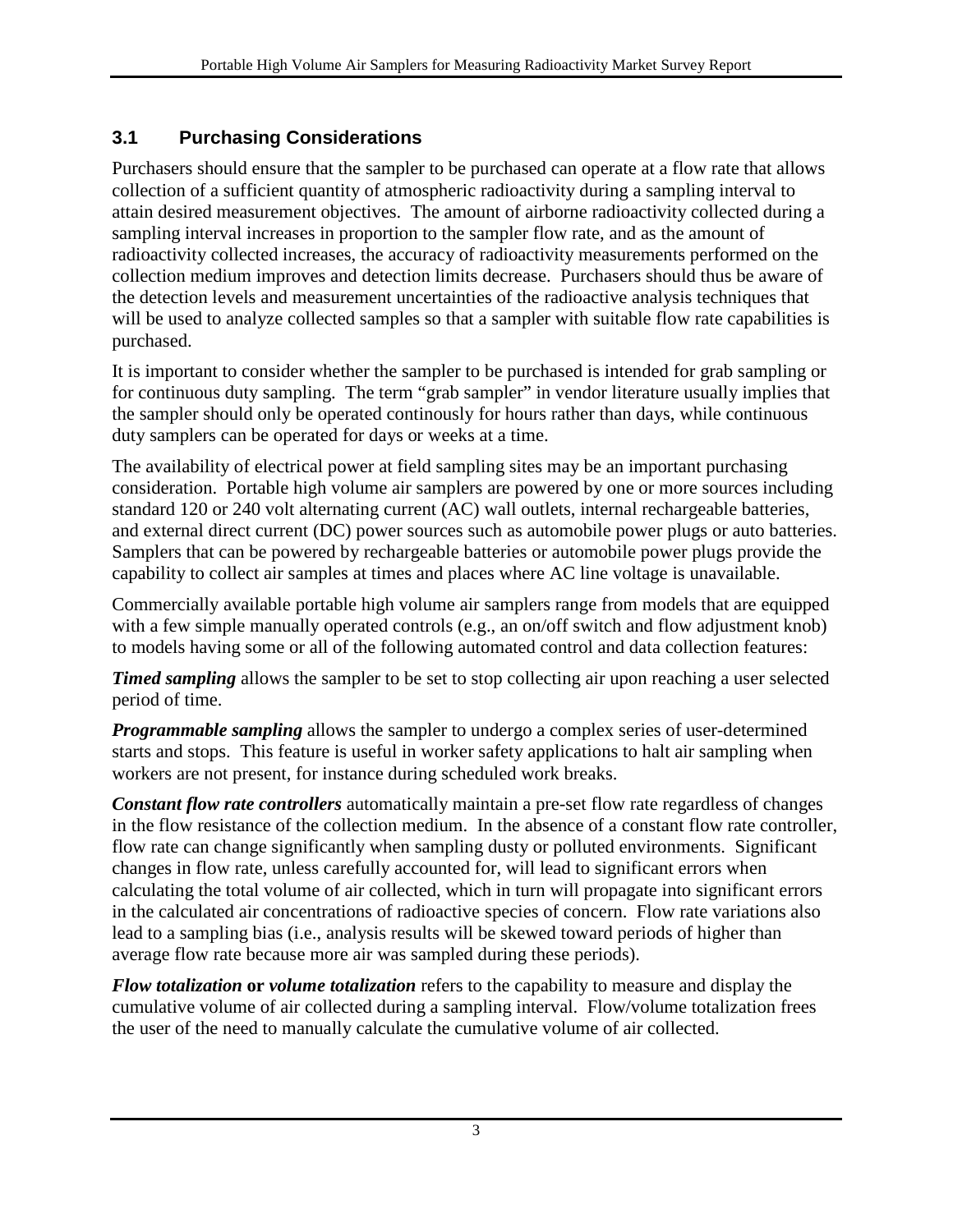*Data logging* provides the capability to store and export sampling data (e.g., flow rate versus time, cumulative volume of air sampled, sampling start and end times, etc.) to a personal computer via a cable, removable memory card, or other device.

#### <span id="page-9-0"></span>**3.2 Applications**

Portable high volume air samplers can be used to determine airborne radioactivity concentrations throughout the duration of an emergency involving a potential atmospheric release of radioactivity. In the early stages of an incident involving a potential atmospheric release of radioactivity, they would be used to determine atmospheric radioactivity concentrations in downwind areas so that officials guiding incident response efforts can monitor and minimize the radiological dose received by emergency response workers and the general public. As the incident evolves into the remediation phase, they may be used at clean-up sites to monitor radiological doses to workers via the respiratory pathway and to monitor off-site atmospheric emissions of radioactivity.

Radioactivity may be present as radioactive particulate and/or gases. Portable high volume air samplers can be used for both applications.

Radioactive particulates are most commonly collected using glass fiber or cellulose ester air filters. To determine the radiation dose via the respiratory pathway, many sampler models can be fitted with a particle size selective inlet so that only fine particles that can penetrate deeply into the human respiratory tract are collected for measurement. An alternate approach to particle selective sampling is to use a device called an impactor as the sample collector in place of an air filter. Impactors segregate and separately collect atmospheric particles of different sizes, making it possible to obtain detailed information about the size distribution of radioactive particulates during the sample collection period.

Radioactive gases are collected using porous cartridges or filters containing material that physically adsorbs or chemically reacts with the gaseous species of interest. Sampling for radioactive iodine gases is of particular interest to radiological emergency response agencies because of the potential public health threat posed by radioactive iodine gases in the event of a nuclear power plant accident. Several manufacturers sell radioiodine gas sampling cartridges containing adsorbents such as activated charcoal, silver zeolite, or triethylene di-amine (TEDA) that are specifically designed for use with portable air samplers.

#### <span id="page-9-1"></span>**3.3 Related Technologies**

The two air sampling technologies listed below are outside the scope of this report but are briefly discussed as they may be of interest to agencies purchasing equipment for measuring radioactivity in air.

*Personal air samplers* are designed to be worn by an individual in order to sample breathing zone air for particulate or gases. Some personal air sampler models are capable of operating at flow rates that fall within the lower end of the flow rate range of portable high volume air samplers featured in this report. Personal air samplers are typically powered by rechargeable batteries that allow for continuous sample collection for periods of eight or more hours.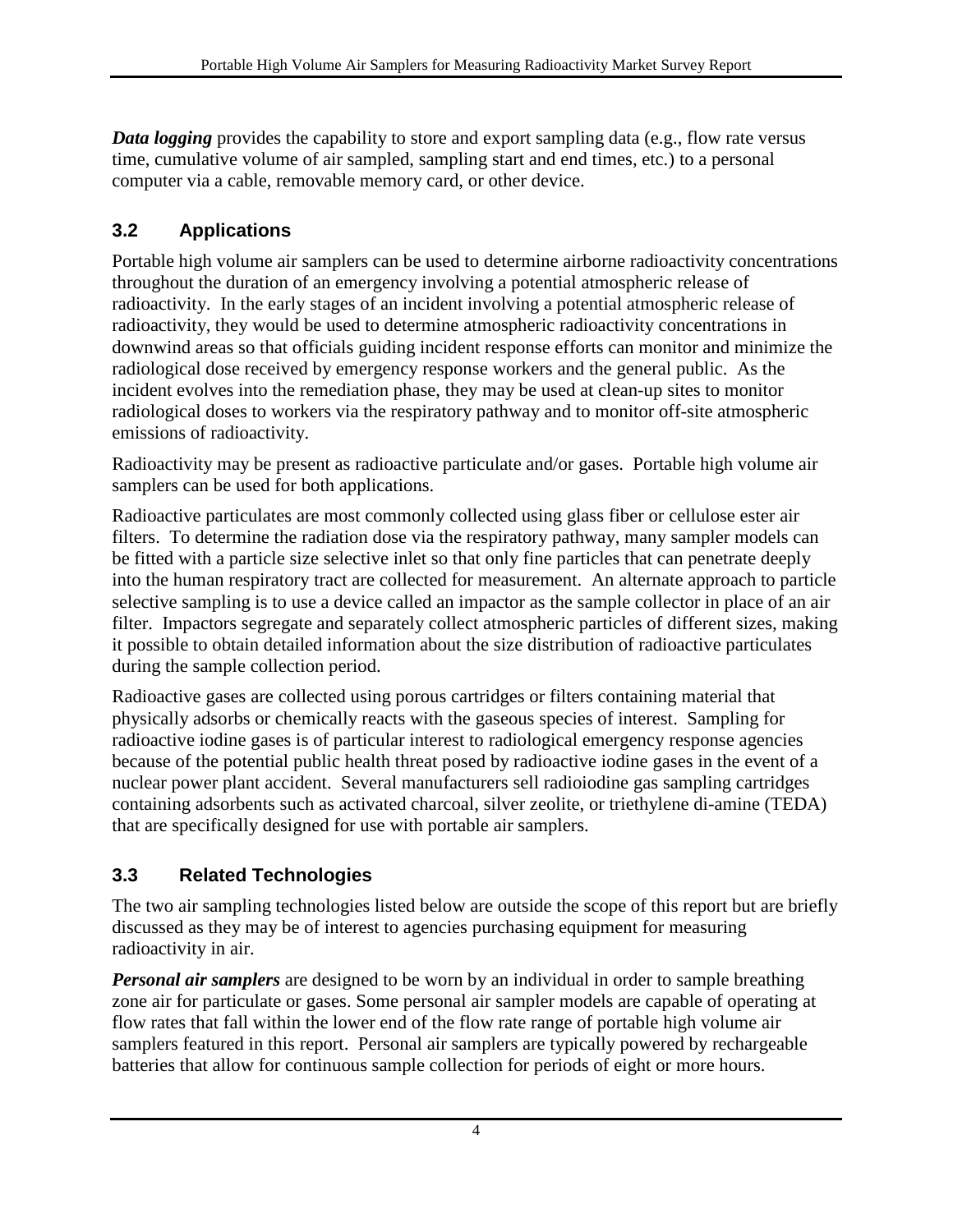*Portable air monitors* are essentially air samplers that have been equipped with built-in radiation detectors that measure radioactive species as they collect on the sample collection medium. Portable air monitors can therefore provide users with the benefit of real-time data on atmospheric concentrations radioactive species. However, portable air monitors are considerably more expensive than portable high volume air samplers because of the cost of the onboard radiation detectors; furthermore, detection limits and radioisotope identification capabilities of portable air monitors may be inferior to what can be achieved when collection media obtained with high volume air samplers are analyzed at a field or central laboratory facility.

# <span id="page-10-0"></span>**4. PRODUCT INFORMATION**

Table 4-1 provides a comparison of the features of a number of portable high volume air samplers produced by six different manufacturers. Additional information about these samplers is provided in sections 4.1 to 4.14. The information presented in table 4-1 and in the following sections was provided by manufacturers in response to a government-issued RFI, product literature obtained from manufacturer websites, and correspondence with equipment manufacturers between September 2010 and March 2011. The information obtained from these sources has not been independently validated by the SAVER Program.

Features in table 4-1 are defined as follows, listed in column order:

*Flow Rate Range* indicates the minimum and maximum flow rate range in lpm.

*Continuous Duty* indicates whether the manufacturer states that the sampler is capable of continuous duty sampling. "*Y"* indicates yes. "*N"* indicates no.

*Constant Flow Rate Controller* indicates whether the sampler is equipped with a constant flow rate controller. *"Y"* denotes that this is a standard feature. "*N"* denotes this feature is not available. *"Opt."* denotes that this is available as an optional feature.

*Timer/Programmable Sampling* indicates whether the user can pre-set the sampling interval. *"Manual"* indicates that the sampler must be manually turned on and off at the start and end of the sampling period. *"Timer"* indicates that sample collection can be set to halt after a userdetermined elapsed run time. *"Programmable"* indicates that a complex series of sampling starts and stops can be pre-programmed. *"Volume"* indicates that the sampler can be set to halt after a user-determined volume of air is collected.

**Total Volume** indicates whether the sampler calculates and displays the cumulative volume of air collected during a sampling interval. *"Y"* denotes that this is a standard feature. *"N"* denotes this feature is not available. *"Opt."* denotes that this is available as an optional feature.

*Exportable Sampling Data* indicates whether sampling data (e.g., air flow rate, total volume of air collected, start/end times) can be transferred to a personal computer via a cable, memory card, or other device. "*Y"* indicates yes. "*N"* indicates no.

*AC Power* indicates AC voltages the sampler can be operated on. Nominal voltages are given for the sake of clarity; contact the manufacturer for information on the specific voltage range of particular sampler models. *"120V"* indicates that the sampler is powered by 120 volt power sources only. *"120-240V"* indicates that the sampler can be powered by either 120 or 240 volt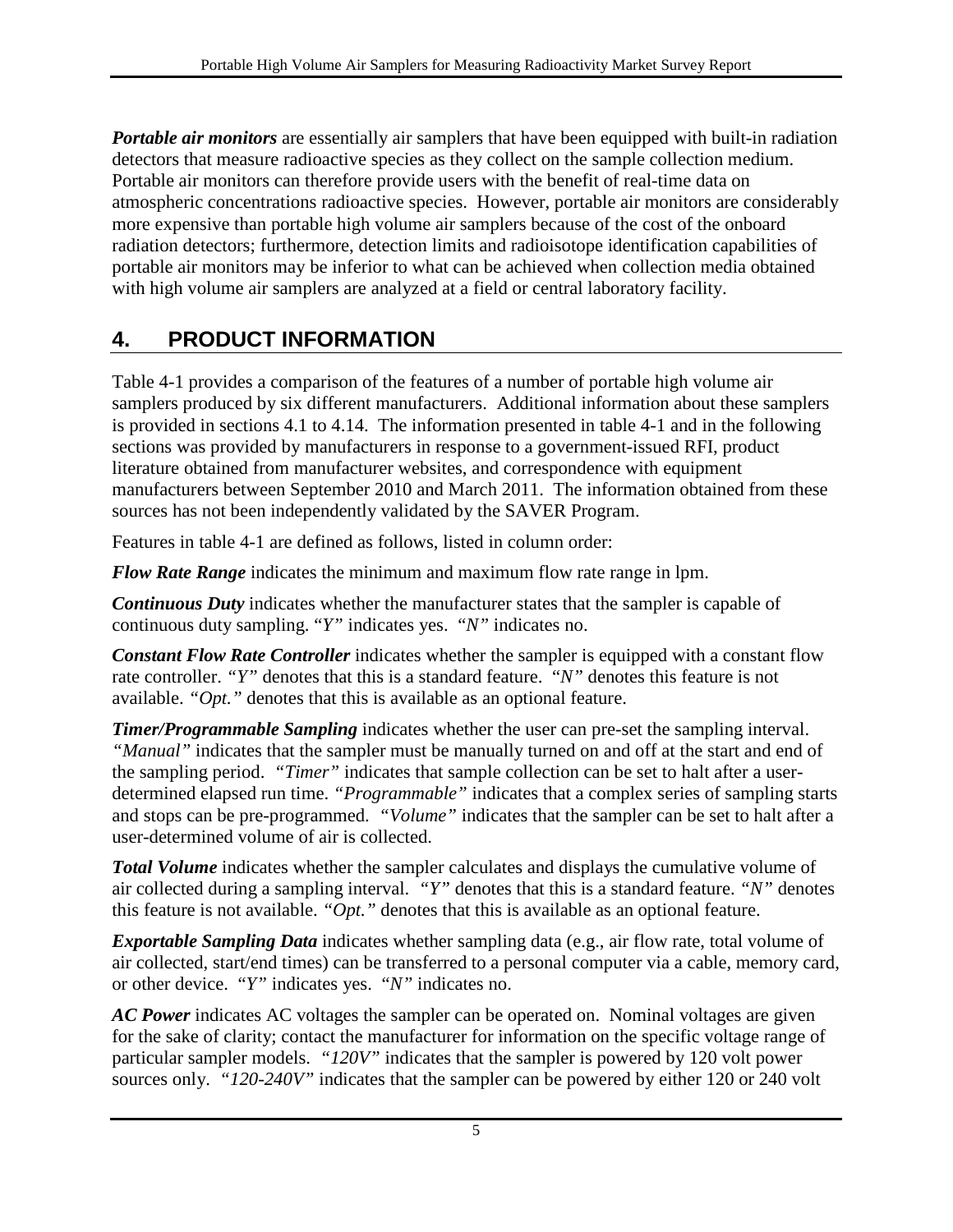power sources. *"120V, 240V"* indicates that there are separate 120 and 240 volt versions. *"N"* indicates that the sampler cannot be powered by AC sources.

*DC Power* indicates DC power sources the sampler can be operated on, such as internal batteries or an external 12 volt DC automobile power outlet or 12 volt auto battery. "N" indicates the sampler cannot be powered by DC sources.

*Weight* indicates the sampler's weight, in pounds.

*Dimensions* indicate the sampler's length, width, and height, in inches.

*Price* indicates the price of the sampler within the 1,000 dollar ranges indicated; note that sampler prices vary depending on the specific optional features chosen by the purchaser.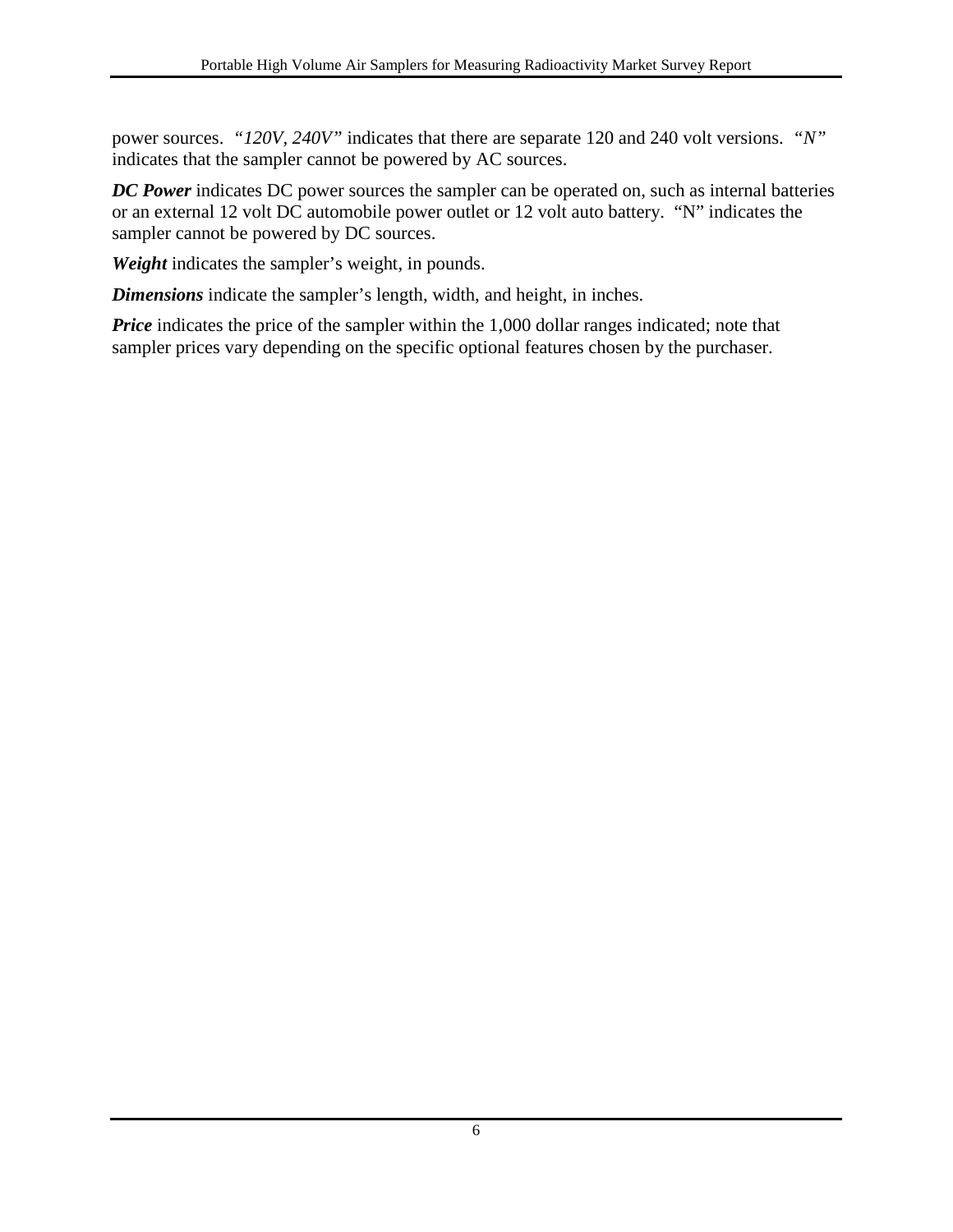<span id="page-12-0"></span>

| <b>Company</b><br><b>Name</b><br><b>Model Name</b>         | Flow Rate<br>Range (lpm) | <b>Continuous Duty</b> | Rate Controller<br><b>Constant Flow</b> | Timed/Prgrammable<br>Sampling | Volume<br>Total | <b>Sampling Data</b><br><b>Exportadable</b> | <b>AC Power</b> | <b>DC</b> Power                                  | Weight (pounds) | (LxWxH, inches)<br><b>Dimensions</b> | Price (\$)        |
|------------------------------------------------------------|--------------------------|------------------------|-----------------------------------------|-------------------------------|-----------------|---------------------------------------------|-----------------|--------------------------------------------------|-----------------|--------------------------------------|-------------------|
| A.P Buck, Inc.<br>LinEair <sup><math>M</math></sup> 40     | $5 - 35$                 | Y                      | $\mathbf N$                             | Manual                        | $\mathbf N$     | ${\bf N}$                                   | 120V            | External<br>12V via optional<br>adaptor          | 6               | 8 x 6 x 8.3                          | < 1,000           |
| <b>F&amp;J</b> Specialty<br>Products, Inc.<br>DF-75L-BL-AC | $15 - 75^{\circ}$        | Y                      | Y                                       | Timer, Volume                 | Y               | Y                                           | 120-240V        | External 24V                                     | 14              | 11 x 11 x 18                         | 3,000-<br>4,000   |
| <b>F&amp;J</b> Specialty<br>Products, Inc.<br>DF-75L-Li    | $15 - 75^{\circ}$        | Y                      | Y                                       | Timer, Volume                 | Y               | $\mathbf Y$                                 | 120-240V        | Internal Li-ion<br>battery;<br>External 12V      | 15              | 12 x 8 x 9                           | $2,000-$<br>3,000 |
| <b>F&amp;J</b> Specialty<br>Products, Inc.<br>DF-AB-40L    | $8 - 35$                 | Y                      | Y                                       | Timer, Volume                 | Y               | $\mathbf Y$                                 | 120-240V        | <b>Internal NiMH</b><br>battery;<br>External 12V | 13              | 14.5 x 8 x 10                        | $2,000-$<br>3,000 |
| <b>F&amp;J</b> Specialty<br>Products, Inc.<br>DF-AB-40L-Li | $8 - 35$                 | Y                      | $\mathbf Y$                             | Timer, Volume                 | Y               | $\mathbf Y$                                 | 120-240V        | Internal Li-ion<br>battery;<br>External 12 V     | 13              | 14.5 x 8 x 10                        | $2,000-$<br>3,000 |
| <b>F&amp;J</b> Specialty<br>Products, Inc.<br>DF-AB-75L-Li | $15 - 75^{\circ}$        | Y                      | Y                                       | Timer, Volume                 | Y               | Y                                           | 120-240V        | Internal Li-ion<br>battery;<br>External 12V      | 21              | 17 x 10.4 x 13                       | $3,000-$<br>4,000 |

**Table 4-1. Product Comparison Table**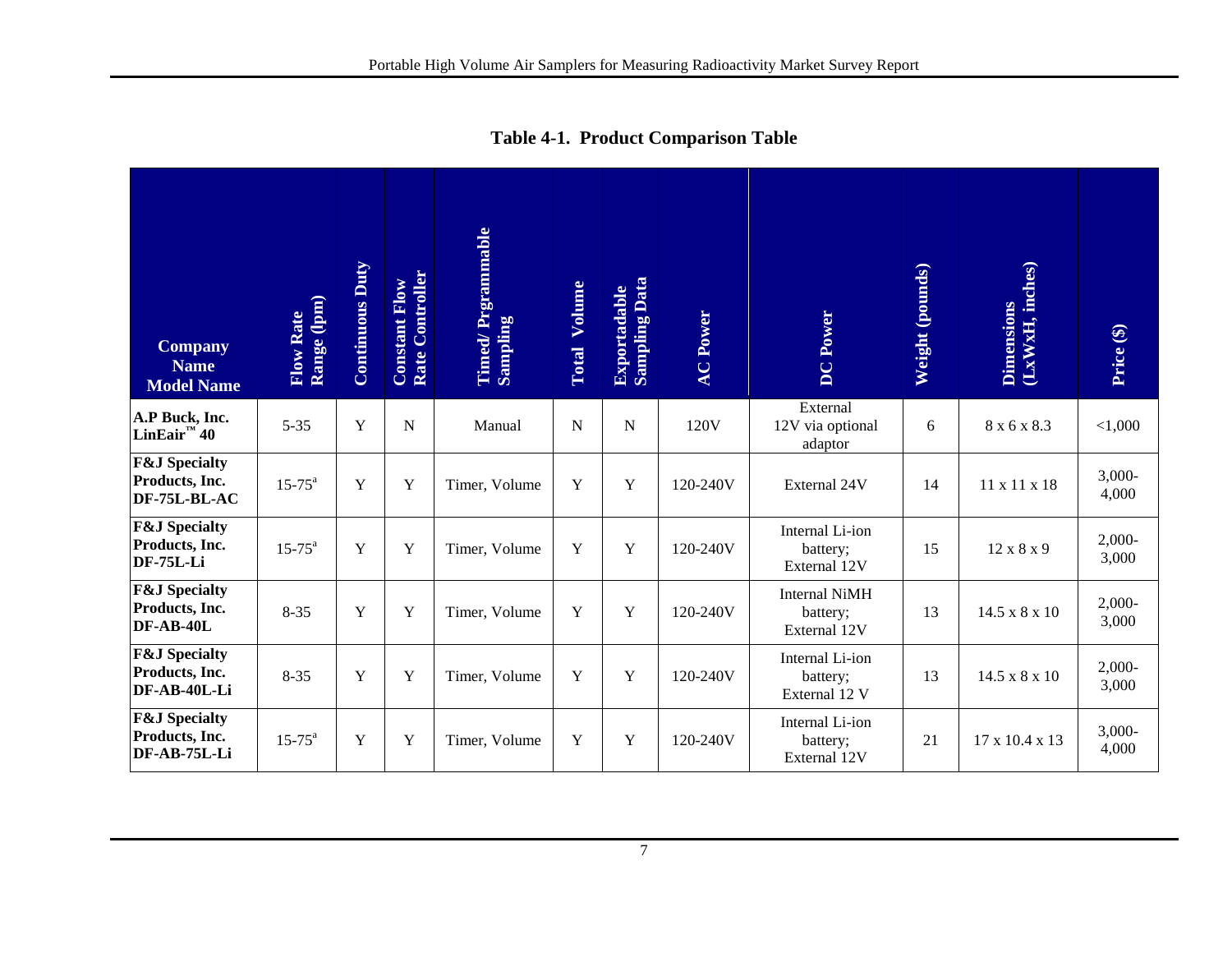|  |  |  | Table 4-1. Product Comparison Table, continued |
|--|--|--|------------------------------------------------|
|--|--|--|------------------------------------------------|

| <b>Company</b><br><b>Name</b><br><b>Model Name</b>                        | Flow Rate<br>Range (lpm) | <b>Continuous Duty</b> | Rate Controller<br><b>Constant Flow</b> | Timed/ Prgrammable<br>Sampling | Volume<br>Total | <b>Exportadable</b><br>Sampling Data | <b>AC Power</b> | DC Power                                                                                             | Weight (pounds) | Dimensions<br>(LxWxH, inches) | Price (\$)        |
|---------------------------------------------------------------------------|--------------------------|------------------------|-----------------------------------------|--------------------------------|-----------------|--------------------------------------|-----------------|------------------------------------------------------------------------------------------------------|-----------------|-------------------------------|-------------------|
| <b>F&amp;J</b> Specialty<br>Products, Inc.<br>DFHV-1                      | 20-360                   | $\mathbf Y$            | Y                                       | Timer, Volume                  | Y               | $\mathbf Y$                          | 120V            | $\mathbf N$                                                                                          | 12              | $10.8 \times 8 \times 10.3$   | 1,000-<br>2,000   |
| <b>F&amp;J</b> Specialty<br>Products, Inc.<br><b>DFHV-1S</b>              | 140-1,700                | ${\bf N}$              | Opt.                                    | Timer, Volume                  | Y               | $\mathbf Y$                          | 120V            | $\mathbf N$                                                                                          | 12              | $10.8 \times 8 \times 10.3$   | 1,000-<br>2,000   |
| <b>F&amp;J</b> Specialty<br>Products, Inc.<br>$HV-1$                      | 20-360                   | Y                      | $\mathbf N$                             | <b>Optional Timer</b>          | $\mathbf N$     | N                                    | 120V            | $\mathbf N$                                                                                          | 12              | 9.3 x 8.3 x10                 | < 1,000           |
| <b>F&amp;J</b> Specialty<br>Products, Inc.<br><b>H8400B</b>               | 280-2,000                | ${\bf N}$              | N                                       | <b>Optional Timer</b>          | $\mathbf N$     | N                                    | N               | External<br>24V                                                                                      | 8.7             | 9.8 x 9.5 x 10.4              | < 1,000           |
| <b>F&amp;J</b> Specialty<br>Products, Inc.<br><b>T8400M</b>               | 280-2,000                | $\mathbf N$            | N                                       | <b>Optional Timer</b>          | $\mathbf N$     | N                                    | 120V,<br>240V   | $\mathbf N$                                                                                          | 8.7             | 9.8 x 9.5 x 10.4              | < 1,000           |
| HI-Q<br>Environmental<br><b>Products</b><br>Company<br><b>CF-5624-WRB</b> | 28-120                   | Y                      | Y                                       | Timer, Volume                  | Y               | Y                                    | 120V            | <b>Internal NiMH</b><br>battery; optional<br>external battery pack<br>to extend battery run<br>times | 15              | 14 x 13 x 21                  | $4,000-$<br>5,000 |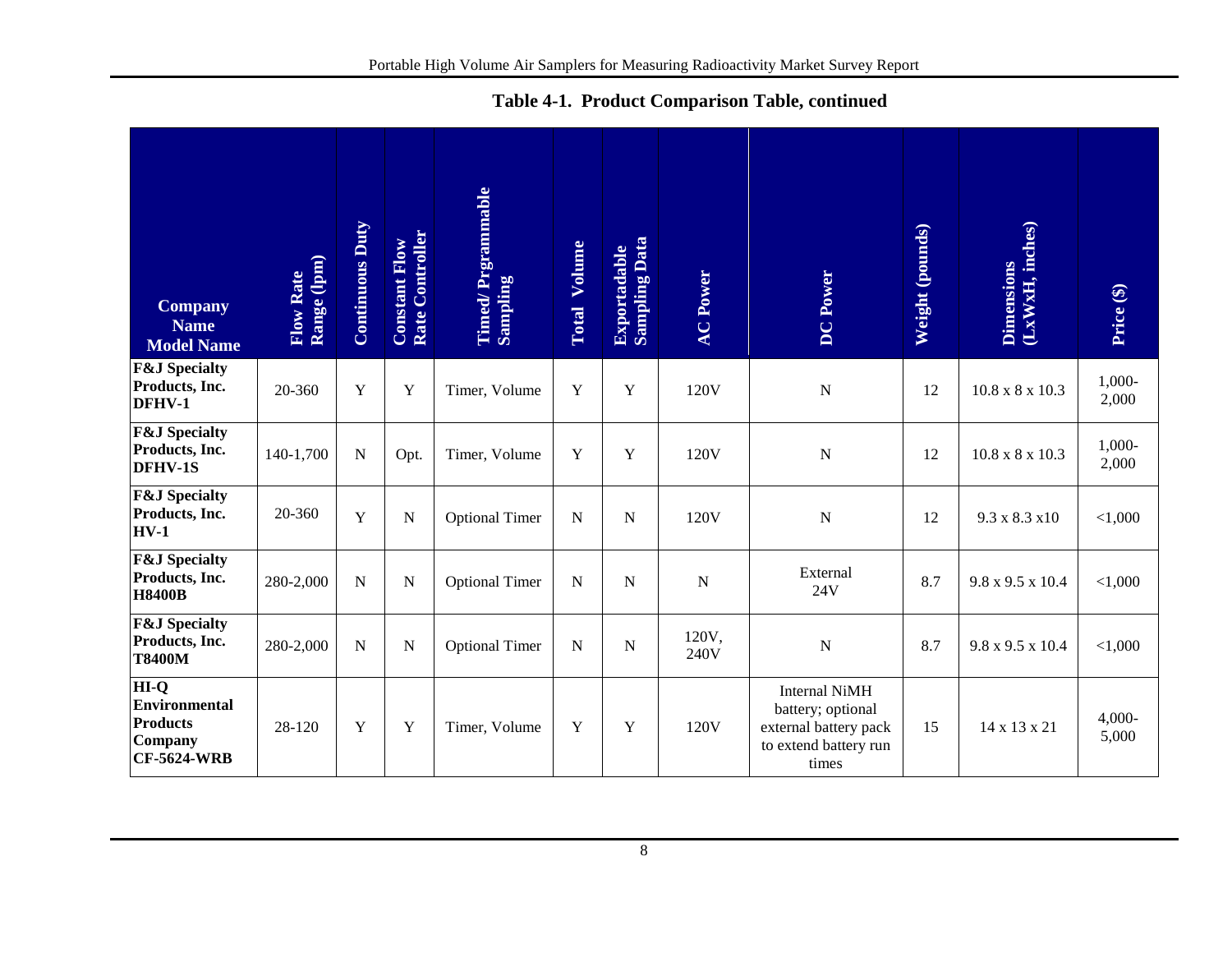| <b>Company</b>                                                                                      | Range (lpm)<br>Flow Rate | <b>Continuous Duty</b> | Rate Controller<br><b>Constant Flow</b> | Timed/Prgrammable<br>Sampling | <b>Total Volume</b> | <b>Sampling Data</b><br><b>Exportadable</b> | <b>AC Power</b> | <b>DC</b> Power                            | Weight (pounds)             | (LxWxH, inches)<br><b>Dimensions</b> |                   |
|-----------------------------------------------------------------------------------------------------|--------------------------|------------------------|-----------------------------------------|-------------------------------|---------------------|---------------------------------------------|-----------------|--------------------------------------------|-----------------------------|--------------------------------------|-------------------|
| <b>Name</b><br><b>Model Name</b>                                                                    |                          |                        |                                         |                               |                     |                                             |                 |                                            |                             |                                      | Price (\$)        |
| HI-Q<br><b>Environmental</b><br><b>Products</b><br>Company<br><b>CF-900 Series</b>                  | $30-1,700^b$             | Y                      | N                                       | Timer                         | Opt.                | ${\bf N}$                                   | 120V,<br>240V   | $\overline{N}$                             | 9.5                         | 8.5 x 9.3 x 12                       | < 1,000           |
| $\overline{H}I-Q$<br><b>Environmental</b><br><b>Products</b><br>Company<br><b>CF-995B</b>           | $14 - 165$               | Y                      | $\mathbf N$                             | Programmable                  | $\mathbf N$         | ${\bf N}$                                   | 120V,<br>240V   | Internal 12V,<br>26 A-h battery            | 36                          | $10.5 \times 10 \times 14.5$         | 1,000-<br>2,000   |
| $HI-O$<br><b>Environmental</b><br><b>Products</b><br>Company<br><b>CF-1000 BRL</b><br><b>Series</b> | $30-1,400^b$             | Y                      | N                                       | Timer                         | Opt.                | N                                           | 120V,<br>240V   | N                                          | 9.5                         | 9 x 10 x 11.5                        | 1,000-<br>2,000   |
| Sensidyne, LP<br>Aircon-2                                                                           | $2 - 30$                 | $\mathbf Y$            | Y                                       | Programmable                  | $\mathbf N$         | ${\bf N}$                                   | 120-240V        | External 12V battery<br>packs <sup>c</sup> | $14-$<br>$23^{\rm d}$       | $7.5 \times 4.3 \times 10.3^e$       | $2,000-$<br>3,000 |
| SKC, Inc.<br>Flite 2                                                                                | $2 - 17$                 | Y                      | $\mathbf N$                             | Programmable                  | N                   | ${\bf N}$                                   | 120-240V        | Internal 12V Pb acid<br>battery            | $5-11^f$                    | 7 x 4.3 x 7.9                        | 1,000-<br>2,000   |
| SKC, Inc.<br>QuickTake 30                                                                           | $10 - 30$                | Y                      | Y                                       | Programmable                  | $\mathbf N$         | ${\bf N}$                                   | 120-240V        | Internal Li-ion<br>battery pack            | $4.8 -$<br>6.3 <sup>g</sup> | 9.3 x 3.5 x 8.4                      | 1,000-<br>2,000   |

**Table 4-1. Product Comparison Table, continued**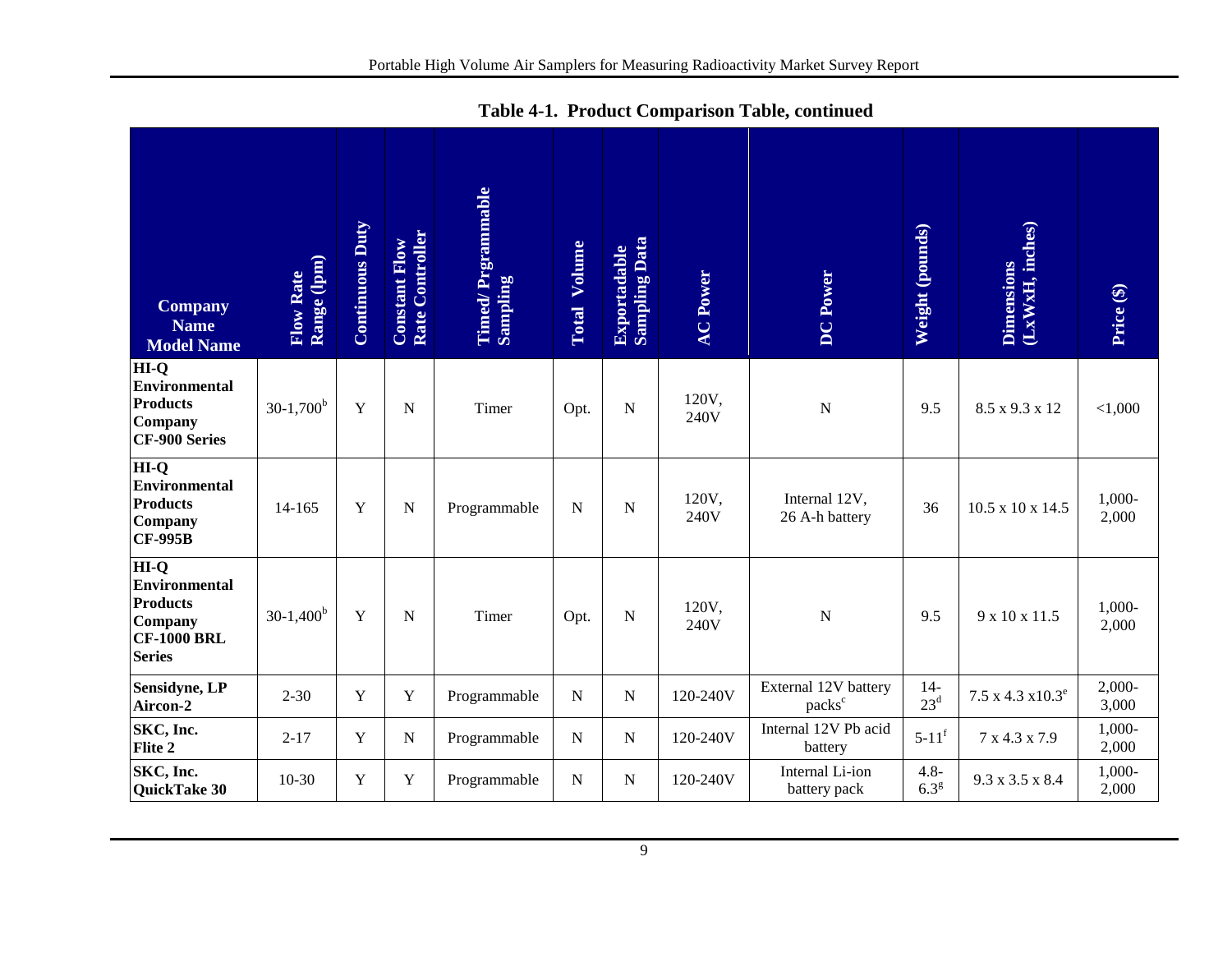| <b>Company</b><br><b>Name</b><br><b>Model Name</b>                | Range (lpm)<br>Flow Rate | <b>Continuous Duty</b> | Rate Controller<br><b>Constant Flow</b> | <b>Timed/Prgrammable</b><br>Sampling                  | Volume<br>Total | <b>Sampling Data</b><br><b>Exportadable</b> | <b>AC Power</b> | <b>DC</b> Power                  | Weight (pounds) | $\begin{array}{c} \hbox{Dimensions} \ \hbox{(LxWxH, inches)} \end{array}$ | Price (\$)        |
|-------------------------------------------------------------------|--------------------------|------------------------|-----------------------------------------|-------------------------------------------------------|-----------------|---------------------------------------------|-----------------|----------------------------------|-----------------|---------------------------------------------------------------------------|-------------------|
| The Staplex $\overline{\mathbb{S}}$<br>Company<br><b>TFIA-4BC</b> | $14 - 740$ <sup>h</sup>  | Y                      | $\mathbf N$                             | Manual                                                | $\mathbf N$     | $\mathbf N$                                 | $\mathbf N$     | External 12 or 24V               | 10              | 8.5 x 7.5 x 7.5                                                           | < 1,000           |
| The Staplex®<br>Company<br><b>TFIA-F</b>                          | 14-2,000                 | $\mathbf Y$            | Opt.                                    | <b>Optional Timer</b><br>and Optional<br>Programmable | ${\bf N}$       | $\mathbf N$                                 | 120V            | $\mathbf N$                      | 10              | 8.5 x 7.5 x 7.5                                                           | < 1,000           |
| The Staplex®<br>Company<br>TFIA-2F                                | 14-2,000                 | $\mathbf Y$            | Opt.                                    | <b>Optional Timer</b><br>and Optional<br>Programmable | $\mathbf N$     | $\overline{N}$                              | 240V            | $\overline{N}$                   | 10              | 8.5 x 7.5 x 7.5                                                           | < 1,000           |
| The Staplex®<br>Company<br>$TFRC-1$ <sup>i</sup>                  | 60-340                   | N                      | $\mathbf N$                             | Optional<br>Programmable                              | Opt.            | $\mathbf N$                                 | 120V,<br>240V   | $\overline{N}$                   | 9.5             | $11.5 \times 8 \times 8$                                                  | $1,000-$<br>2,000 |
| The Staplex®<br>Company<br>$TFRC-4IBi$                            | 30-175                   | N                      | $\mathbf N$                             | Timer                                                 | $\mathbf N$     | $\mathbf N$                                 | 120V,<br>240V   | Internal rechargeable<br>battery | 36              | 10 x 10 x 14.3                                                            | 1,000-<br>2,000   |
| The Staplex®<br>Company<br>TFRC-4NB                               | 90-285                   | N                      | $\mathbf N$                             | Timer                                                 | $\mathbf N$     | $\overline{N}$                              | N               | External 24V                     | 9.5             | 10 x 9 x 11.5                                                             | 2,000-<br>3,000   |

**Table 4-1. Product Comparison Table, continued**

Notes:<br>AC

AC = Alternating current<br>A-h = Amp-hour

Amp-hour

DC = Direct current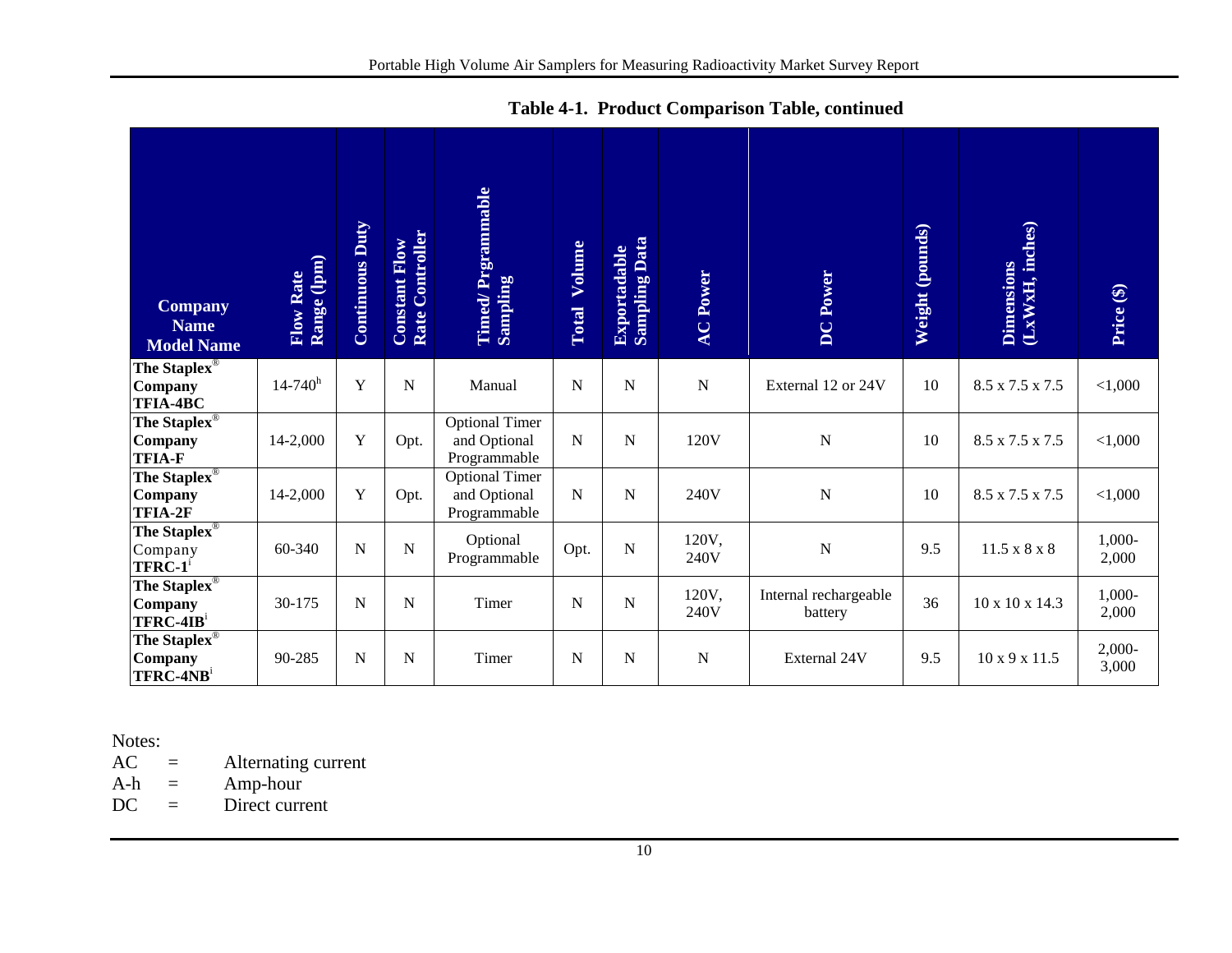| $Li-ion =$ |     | Lithium ion                              |
|------------|-----|------------------------------------------|
| lpm        | $=$ | liters per minute                        |
| N          | $=$ | No; see feature definitions given above  |
| $NiMH =$   |     | Nickel metal hydride                     |
| Opt.       | $=$ | <b>Optional feature</b>                  |
| Pb         | $=$ | Lead                                     |
| V          | $=$ | Volt                                     |
| Y          |     | Yes; see feature definitions given above |

a – The manufacturer recommends operation in the 30-75 lpm range although operating below 30 lpm is possible.

b - Three models cover different portions of this range; see product description for flow rates of individual models.

c– The Aircon-2 is designed to stack onto external 2-hour or 4-hour 12-volt DC battery packs available from the manufacturer.

- d –Weight of sampler alone is 12 pounds. Sampler is operated connected to one or more of the following: AC power module (2 pounds), 2 hour battery pack (6.5 pounds), 4-hour battery pack (11.5 pounds).
- e –Dimensions of the sampler only. Sampler is operated connected to one or more of the following: AC power module (7.5 x 5.25 x 3 inches), 2-hour battery pack (7.5 x 5.25 x 3.625 inches), 4-hour battery pack (7.5 x 5.25 x 5 inches).
- f –Weight is 5 pounds with no battery, 8 pounds fitted with a 3.2 A-h, 12-volt, Pb acid battery, and 11 pounds fitted with a 7 A-h, 12-volt, Pb acid battery.
- g –Weight of sampler is 4.8 pounds, not including the 1.5 pound internal battery pack.
- h This is the flow rate range with an 8 x 10 inch air filter as the collection medium and powered by a 24-volt DC source; the flow rate range is 0-500 lpm with the same sampling medium when powered by a 12-volt DC source.

i – Several other models are available in the TFRC series; see section 4.14.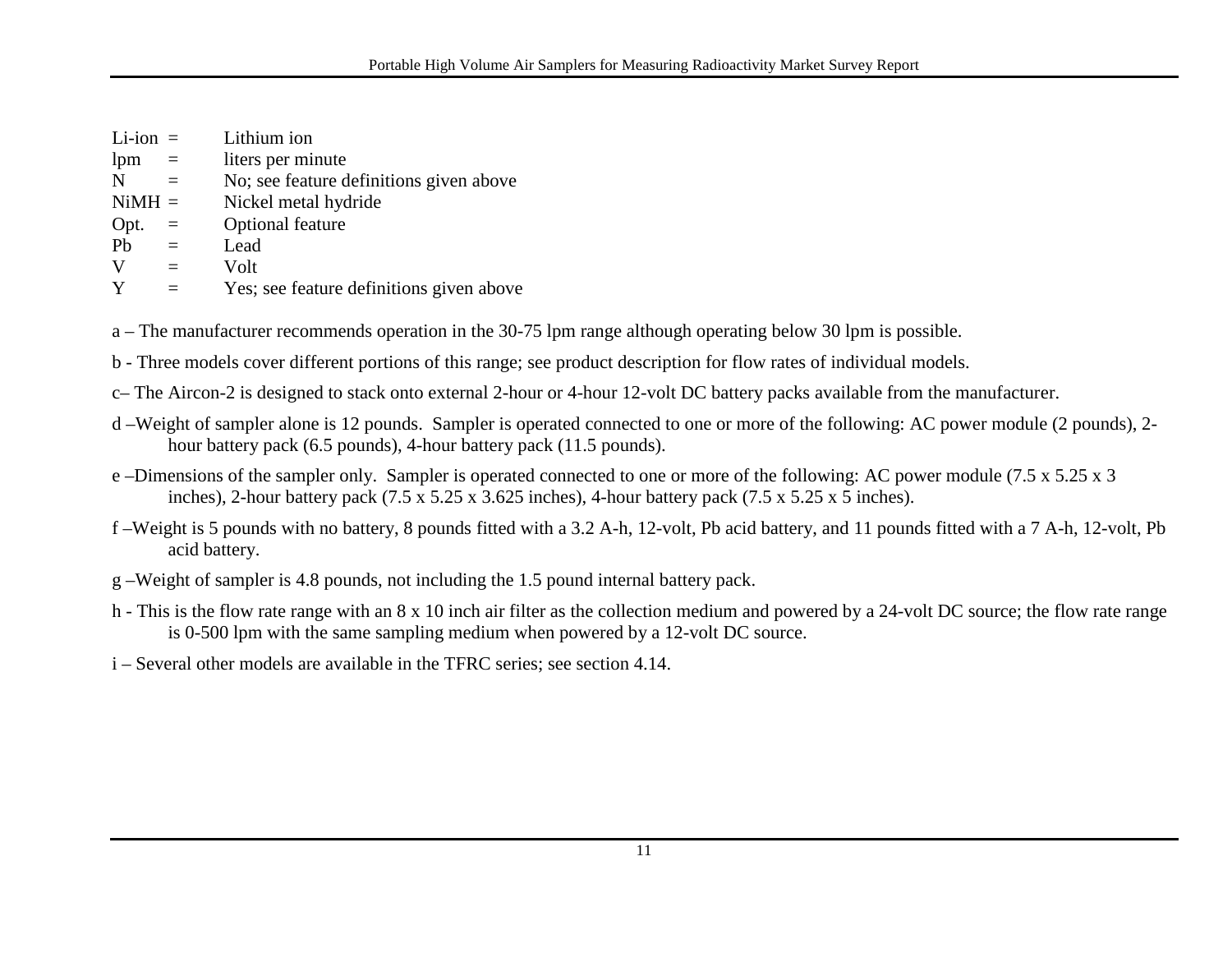#### **4.1 A.P. Buck, Inc.: LinEair**™**40**

The LinEair<sup>™</sup> 40 is a continuous duty linear piston air sampler that operates at flow rates from 5 to 35 lpm, equivalent to about 0.2 to 1.2 cfm. It does not have an automatic flow rate controller or timed or programmable sampling capabilities. Components include a flow meter, flow control valve, and front mounted operating fittings. The LinEair<sup>™</sup> 40 can be powered by 120 volt AC power sources or by an external 12 volt DC power source using an optional adapter. Other available optional features include a weather resistant transport case and a tripod for sampling media support. The total weight of the sampler is 6 pounds.

<span id="page-17-0"></span>

*LinEair™ 40 Photo courtesy of A.P. Buck, Inc.*

#### <span id="page-17-1"></span>**4.2 F&J Specialty Products, Inc.: DF-75L-BL-AC, DF-75L-Li, DF-AB-40L, DF-AB-40L-Li, and DF-AB-75L-Li**

This is a group of portable continuous duty air samplers that share many common components and capabilities. Flow rates are 8 to 35 lpm (0.3 to 1.2 cfm) for samplers with a "-40" in the model name and  $15$  to  $75$  lpm  $(0.5$  to  $2.6$  cfm) for samplers with a "-75" in the model name. All models are equipped with automatic constant flow rate controllers. All models can operate on external 120 to 240 volt AC power sources. All models can be powered by 12 volt external DC sources, except the DF-75L-BL-AC, which can be powered by a 24 volt external DC source. All models except the DF-75L-BL-AC are equipped with internal rechargeable lead acid, nickel metal



*DF-75L-Li Photo courtesy of F&J Specialty Products, Inc.*

hydride (NiMH), or lithium ion (Li-ion) batteries depending on the model (see table 4-1 for battery type of a specific model).

Mechanical and electrical components are housed in either a waterproof "ammo box" enclosure (models with "AB" in their model designation) or a metal "instrument box" enclosure that is suitable for indoor use or outdoor use in good weather. Weights range from 13 to 21 pounds.

Other common components/features include:

- Brushless motor coupled to a dual diaphragm pump;
- Automatic constant flow rate controller;
- Automatic determination of total volume of air sampled;
- Displayed flow rates and total volumes are referenced to one of four factory-set temperature (T) and pressure (P) options: classical Standard T and P ( $0^{\circ}$ C, 1 atmosphere),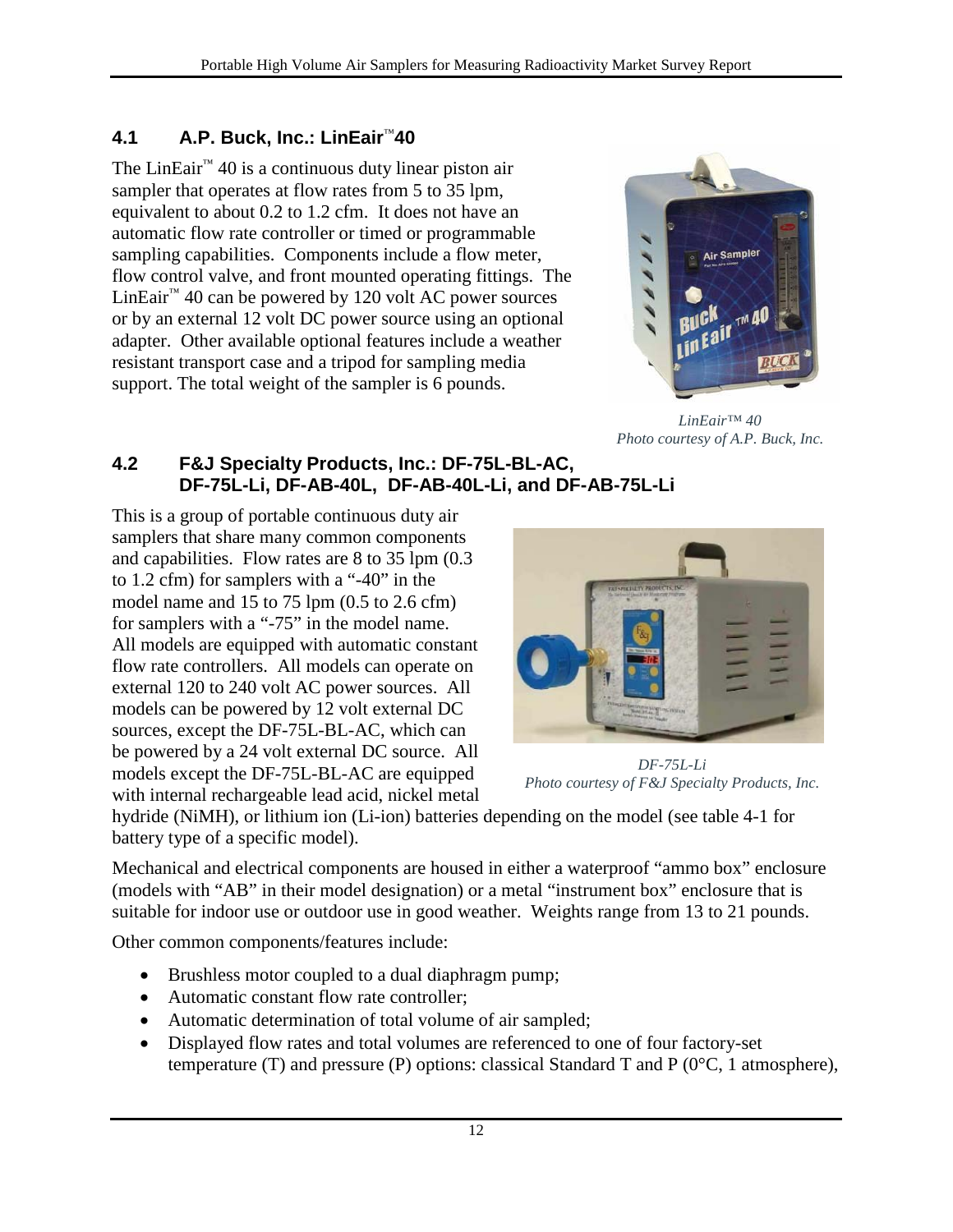Normal T and P (20°C, 1 atmosphere), Modified Normal T and P (70°C, 1 atmosphere), and Standard Ambient T and P (25°C, 1 atmosphere);

- Pre-set sampling intervals based on either elapsed sampling time or total volume of air sampled;
- Built-in battery charging circuitry; and
- Data export capability via an RS-232 communications port to a 2-gigabyte digital memory card (memory card and reader available as optional accessories).

## <span id="page-18-0"></span>**4.3 F&J Specialty Products, Inc.: DFHV-1 and DFHV-1S**

The DFHV-1 is a continuous duty sampler that operates at flow rates between 20 and 360 lpm (0.7 to 13 cfm), while the DFHV-1S is a grab sampler that operates at flow rates between 140 and 1,700 lpm (5 to 60 cfm). The DFHV-1 is equipped with an automatic flow rate controller as a standard feature; an automatic flow rate controller is an optional feature on the DFHV-1S.

Both samplers are powered by 120 volt AC sources. They are both equipped with a two-stage bypass type pump and AC electric motor located in a housing that is cooled by an electric fan to avoid thermal overloads.

Both samplers have microprocessor based sampler controls which are accessed via a four button keypad. Flow rate, total volume of

air sampled, and other information are indicated by a Light Emitting Diode (LED) display. Sampling intervals are programmable based on elapsed time or cumulative volume of air. Sampling data can be exported via an RS-232 communications port to a 2 gigabyte digital memory card (memory card and reader available as optional accessories). Both samplers weigh approximately 12 pounds.

## **4.4 F&J Specialty Products, Inc.: HV-1**

The HV-1 is a continuous duty air sampler that can operate at flow rates between 20 and 360 lpm (0.7 to 13 cfm). The sampler is not equipped with a constant flow rate controller. Flow rate is adjusted via a motor speed controller; sampling controls are located in a removable module to facilitate maintenance. The built-in flow meter is available in a wide range of flow rate scales depending upon the user's needs. The HV-1 is equipped with a two-stage bypass type pump with an independent cooling system to provide thermal overload protection for the dual ball bearing pump motor. It operates on 120 volt AC power sources only. It can be equipped with a resettable sampling timer at an additional cost. The HV-1 is mounted on a rigid base with non-skid rubber feet. The total weight of the sampler is 12 pounds.

<span id="page-18-1"></span>

*HV-1 Photo courtesy of F&J Specialty Products, Inc.*



*DFHV-1 Photo courtesy of F&J Specialty Products, Inc.*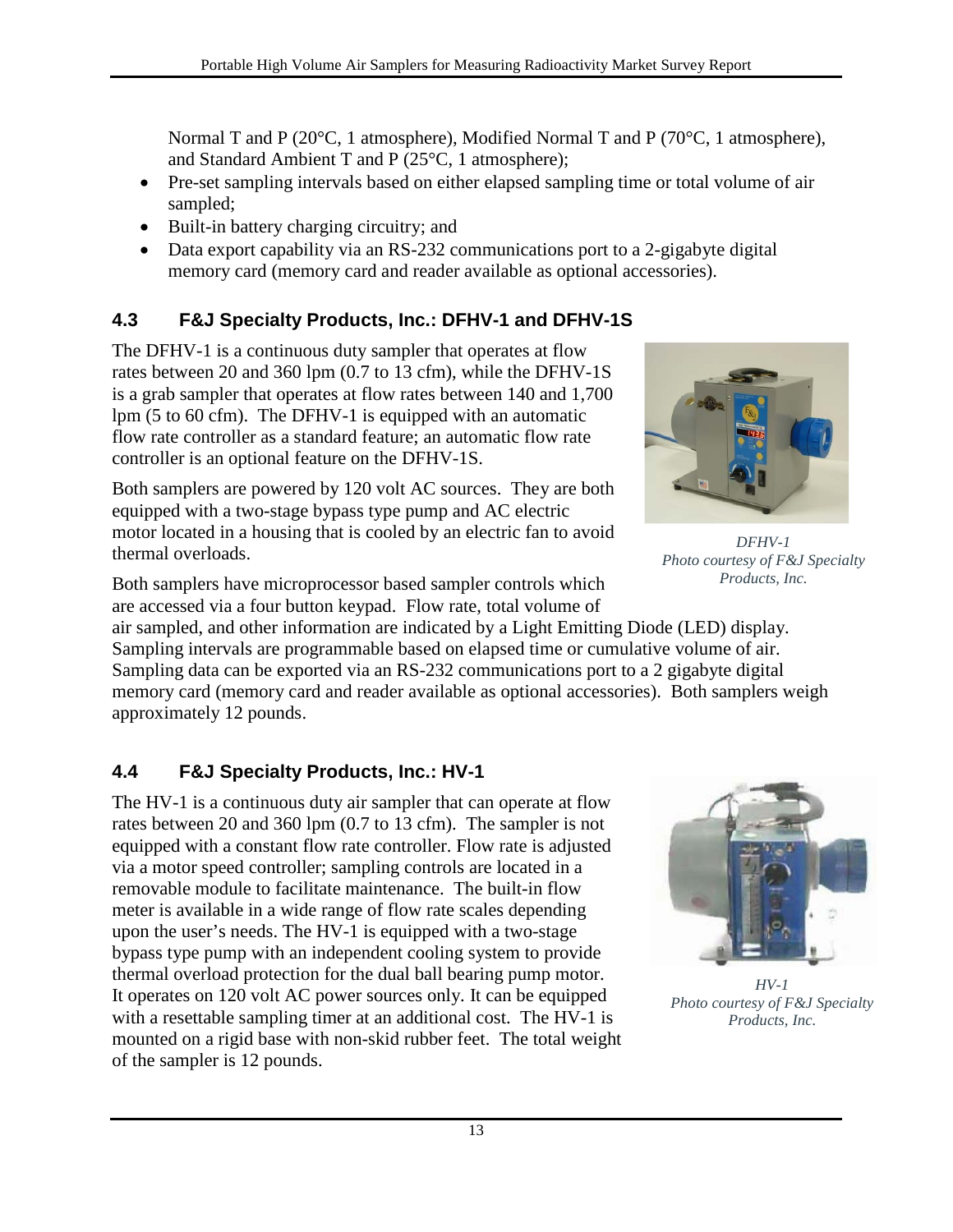#### **4.5 F&J Specialty Products, Inc.: H8400B**

The H8400B is designed for periodic short term use. It is equipped with a 24 volt DC electric motor driven vacuum blower mounted in a polypropylene plastic housing. Flow rates range from 280 to 2,000 lpm (10 to 70 cfm). It is powered by external DC power sources (e.g., automobile batteries) only; the sampler comes with a 6-foot long battery cable with clamps. The basic model has no flow gauge, but one can be purchased as an optional feature; an elapsed time meter is also available at extra cost. The sampler is mounted on a rigid base plate with non-skid rubber feet and weighs less than 9 pounds.

#### **4.6 F&J Specialty Products, Inc.: T8400M**

The T8400M is designed for periodic short term use. It operates at flow rates in the 280 to 2,000 lpm (10-70 cfm) range; the flow rate is adjusted via a motor speed controller. The basic model does not have a flow rate meter or a sampling timer, but these features are available at additional cost. The T8400M is available as 120 volt and 240 volt AC variants; it has no internal batteries or ports for connecting to external DC power sources. The two-stage thermally protected electric motor and vacuum blower are mounted in a polypropylene housing. The T8400M is mounted on a rigid base plate with non-skid rubber feet and weighs less than 9 pounds.

## **4.7 HI-Q Environmental Products Company: CF-5624-WRB**

The CF-5624-WRB continuous duty air sampler operates at flow rates between 28 and 120 lpm (1 to 4.2 cfm). It features an automatic flow rate controller and a digital display that indicates flow rate, total volume of air sampled, and elapsed sampling time. A data logger saves sampling data for export to a personal computer. Sampling intervals can be pre-set with a 6-day cyclic timer which also allows for shutoff upon reaching a userset total volume.

The CF-5624-WRB can be operated on 120 volt AC line or battery power. It is equipped with internal nickel metal hydride batteries and an internal battery charger; the manufacturer states that the CF-5624-WRB can run for 6 hours on fully charged internal batteries. An external battery pack can be purchased at extra cost to further extend sampling time on battery power. Sampler components are mounted in a weatherproof case. The total weight of the sampler is 15 pounds.

<span id="page-19-0"></span>

*H8400B Photo courtesy of F&J Specialty Products, Inc.*

<span id="page-19-1"></span>

 *T8400M Photo courtesy of F&J Specialty Products, Inc.*

<span id="page-19-2"></span>

*CF-5624-WRB Photo courtesy of HI-Q Environmental Products Company*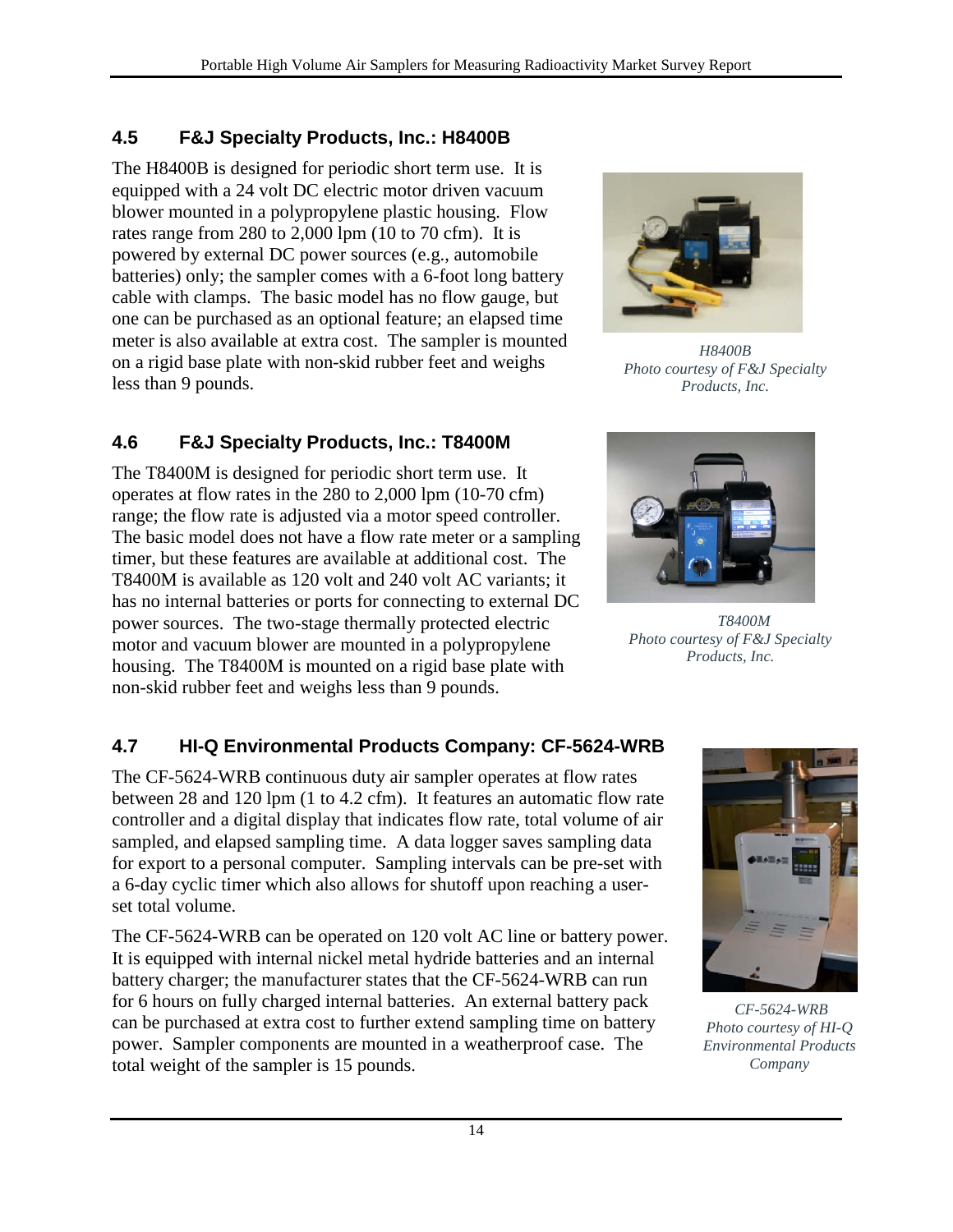#### <span id="page-20-0"></span>**4.8 HI-Q Environmental Products Company: CF-900 and CF-1000 BRL Series Air Samplers**

CF-900 series continuous duty air samplers are equipped with brushed electrical pump motors while CF-1000BRL series samplers are equipped with brushless electrical pump motors. The brushed blower samplers in the -900 series can operate at higher flow rates than corresponding brushless blower equipped samplers in the -1000BRL series but the brushed motors require periodic replacement of worn motor brushes. Both series consist of three models covering different flow rate ranges. Respective flow rate ranges for the CF-901, CF-902, and CF-903 are

30-340, 150-1,000, and 300-1,700 lpm (1-12, 5-35, and 10-60 cfm respectively); for the CF-1001BRL, CF-1002BRL and CF-1003BRL they are 30-230, 250-800, and 400-1,400 lpm (1-8, 9-28, and 14-50 cfm respectively).

Both sampler series operate on AC power sources only; separate 120 volt and 240 volt models are available for each model variant in each series. Basic features included in all model variants are an air flow rate adjuster, an air flow rate meter, and a timer that allows the user to stop the sampler upon reaching a pre-set elapsed run time.An optional feature available for all model variants is a digital display that indicates instantaneous flow rate, total volume of air sampled, and minimum and maximum flow rates during the sampling period. All model variants weigh 9.5 pounds.

## **4.9 HI-Q Environmental Products Company: CF-995B**

The CF-995B continuous duty air sampler operates at flow rates between 14 and 165 lpm (0.5 to 5.8 cfm). It is equipped with a ten function programmable timer that allows users to preset a range of sampling times and cycles. The CF-995B can be powered by 120 volt AC power (a 240 volt AC version is also available) or an internally mounted 12 volt, 26 amp-hour (A-h) battery. It is equipped with an internally mounted battery charger. An internally mounted automatic AC/DC relay switch allows the sampler to run continuously when there are changes in the available power source. HI-Q states that the CF-995B has a typical run time of about 2 hours when operated on internal battery power. The total weight of the sampler is 36 pounds.



*CF-900 Photo courtesy of HI-Q Environmental Products Company*

<span id="page-20-1"></span>

*CF-995B Photo courtesy of HI-Q Environmental Products Company*

#### <span id="page-20-2"></span>**4.10 Sensidyne, LP: Aircon-2**

The AirCon-2 is a continuous duty air sampler equipped with a positive displacement air pump. Flow rates are in the range of 2 to 30 lpm (0.1 to 1 cfm). It is equipped with an automatic constant flow rate controller. The Aircon-2 can be powered by an AC power module or 2- or 4 hour battery packs which are designed to stack beneath the sampler. The AC power module can be connected to 120 or 240 volt AC power sources and is capable of charging a depleted battery pack while providing power to run the sampler.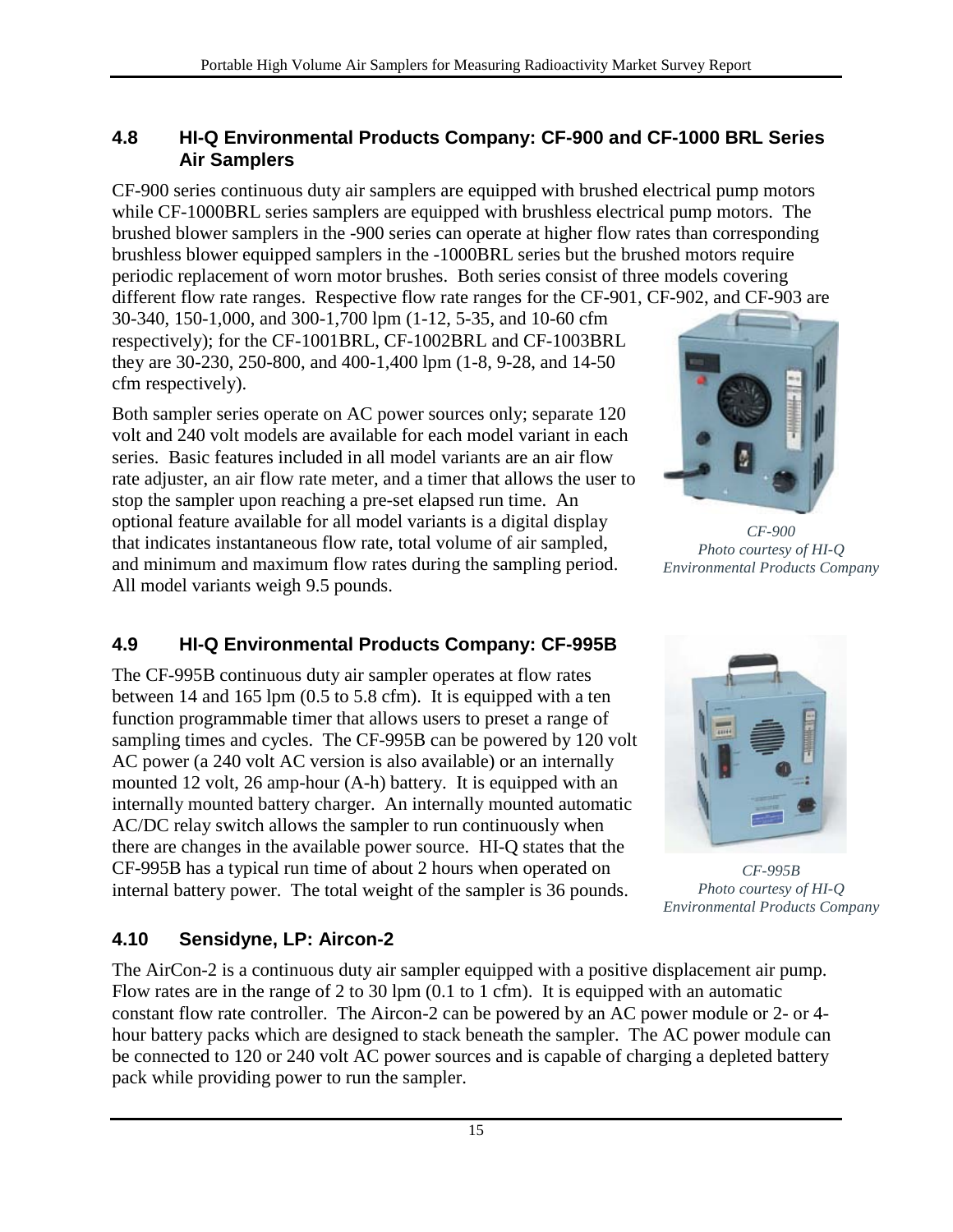Operating controls employ a touchpad screen and an LCD display. Sampling controls allows users to pre-set sampling start and stop times, delays and holds, and number of sampling cycles. Up to three sample timing programs can be stored in memory for re-use. There is an instant fault function that terminates the sampling run and locks in the time when the unit is operated out of its performance envelope. The Aircon-2 weighs 12 pounds without batteries. The 2-hour battery pack weighs 6.5 pounds, the 4-hour battery pack weighs 11.5 pounds, and the AC power module weighs 2 pounds.

#### **4.11 SKC, Inc.: Flite 2**

The Flite 2 continuous duty air sampler operates at flow rates ranging from 2 to 17 lpm (0.1 - 0.6 cfm). It can be powered by 120 to 240 volt AC sources or by an internal 3.2 A-h or 7 A-h lead acid battery available from SKC. The internal battery is recharged using an external charger.

Sampler components are mounted in a steel case with touchpad controls and an LCD display. Sampling controls allow for timed runs, a delayed start, and intermittent sampling. In the case of a flow fault the elapsed run time for the interrupted sampling interval is retained. The Flite 2 weighs approximately 5 pounds without batteries, 8 pounds with the 3.2 A-h internal battery, and 11 pounds with the 7 A-h internal battery.

<span id="page-21-0"></span>

*Flite 2 Photo courtesy of SKC, Inc.*

## **4.12 SKC, Inc.: QuickTake 30**

The QuickTake 30 continuous duty sampler operates at flow rates between 10 to 30 lpm (0.3 to 1 cfm). Sampler components include a diaphragm pump, LED display, touchpad controls, closed loop automatic constant flow rate controller, and programmable timer that provides eight run time presets of up to 999 minutes, continuous runs with manual shut off, and intermittent sampling. Sampler components are mounted in a plastic housing.

The QuickTake 30 can be powered by an internal rechargeable Li-ion battery pack or by external 120 to 240 volt AC power sources using an external battery charger/adapter. The QuickTake 30 weighs 4.8 pounds without the 1.5 pound internal battery pack.

<span id="page-21-1"></span>

*QuickTake 30 Photo courtesy of SKC, Inc.*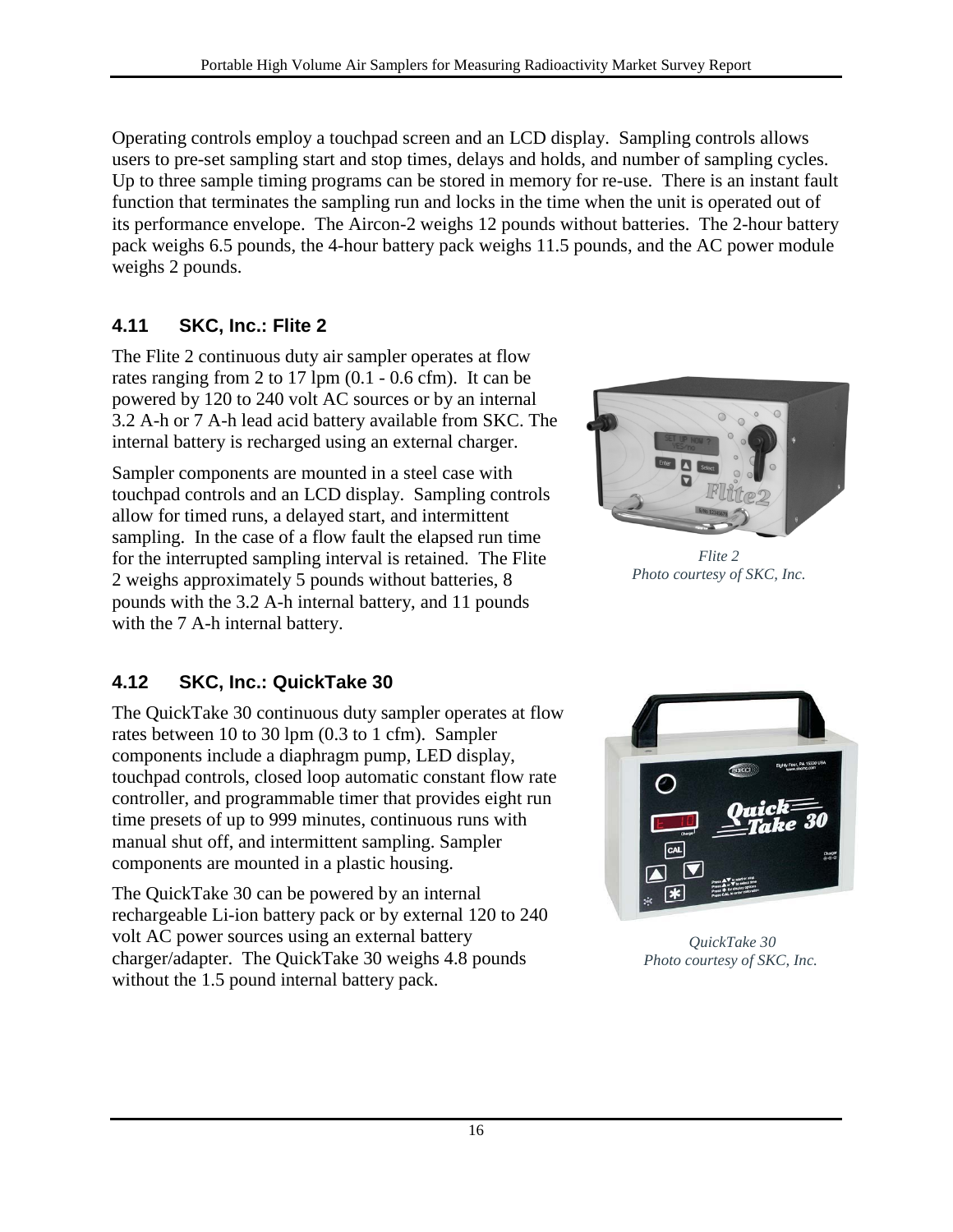#### <span id="page-22-0"></span>**4.13 The Staplex**® **Company: TFIA Series**

TFIA Series continuous duty air samplers are available in a wide variety of power and sampling control configurations. Model variants include the TFIA-F, which operates on 120 volt AC power, the TFIA-2F, which operates on 240 volt AC power, and the TFIA-4BC which operates on either 12 or 24 volt DC external power. All model variants are equipped with a brushed electrical pump motor; Staplex® recommends changing the motor brushes every 800 to 1,000 hours of run time.

Optional features available with AC powered variants include several types of sampling timers, an elapsed sampling time indicator, an air flow rate recorder, and a constant flow rate controller.

AC powered model variants can operate at flow rates between 28 and 2,000 lpm (1 and 70 cfm). With an 8 x 10 inch air filter as the sampling medium, the TFIA-4BC has a flow rate range of 28 to 740 lpm (1 to 26 cfm) when operated using 24 volt DC power and 28 to 500 lpm (1 to 18 cfm) when operated on 12 volt power. TFIA series samplers weigh approximately 10 pounds.



*TFIA Air Sampler Photo courtesy of The Staplex® Company*

#### <span id="page-22-1"></span>**4.14 The Staplex**® **Company: TFRC Series High Volume Radioidodine Air Samplers**

Staplex® TFRC Series High Volume Radioiodine Air Samplers are designed for intermittent use and grab sampling. While the name of this sampler emphasizes its use for collecting radioactive iodine gases, it is also suitable for radioactive particulate sampling according to Staplex® product literature. There are separate 120 and 240 volt AC powered variants, each of which can be purchased with brushed or brushless electric motors. There are also separate 12 volt and 24 volt external DC powered models as well as a model powered by an internal rechargeable battery.

Samplers with brushed electrical motors can operate at higher flow rates than equivalent brushless motor versions, but the motor brushes require periodic replacement. Staplex<sup>®</sup> recommends motor brush replacement after every 800 hours of usage. The AC powered brushed motor models (TFRC-1 and TFRC-2) have a flow rate range of 60 to 340 lpm (2 to 12 cfm); the

AC powered brushless motor models (TFRC-1NB and TFRC-2NB) have a flow rate range of 60 to 230 lpm (2 to 8 cfm); the external 24 volt DC powered brushless motor model (TFRC-4NB) has a flow rate range of 90 to 285 lpm (3 and 9.5 cfm); and the internal rechargeable battery model (TFRC-4IB) has a flow rate range of 30 to 175 lpm (1 to 6 cfm) on battery or AC power. AC powered models can be equipped with optional features including a programmable sampling timer and a flow totalizer. The AC and external DC powered models weigh about 9.5 pounds, while the internal battery powered model weighs 36 pounds.



*TFRC Radioiodine Air Sampler Photo courtesy of The Staplex® Company*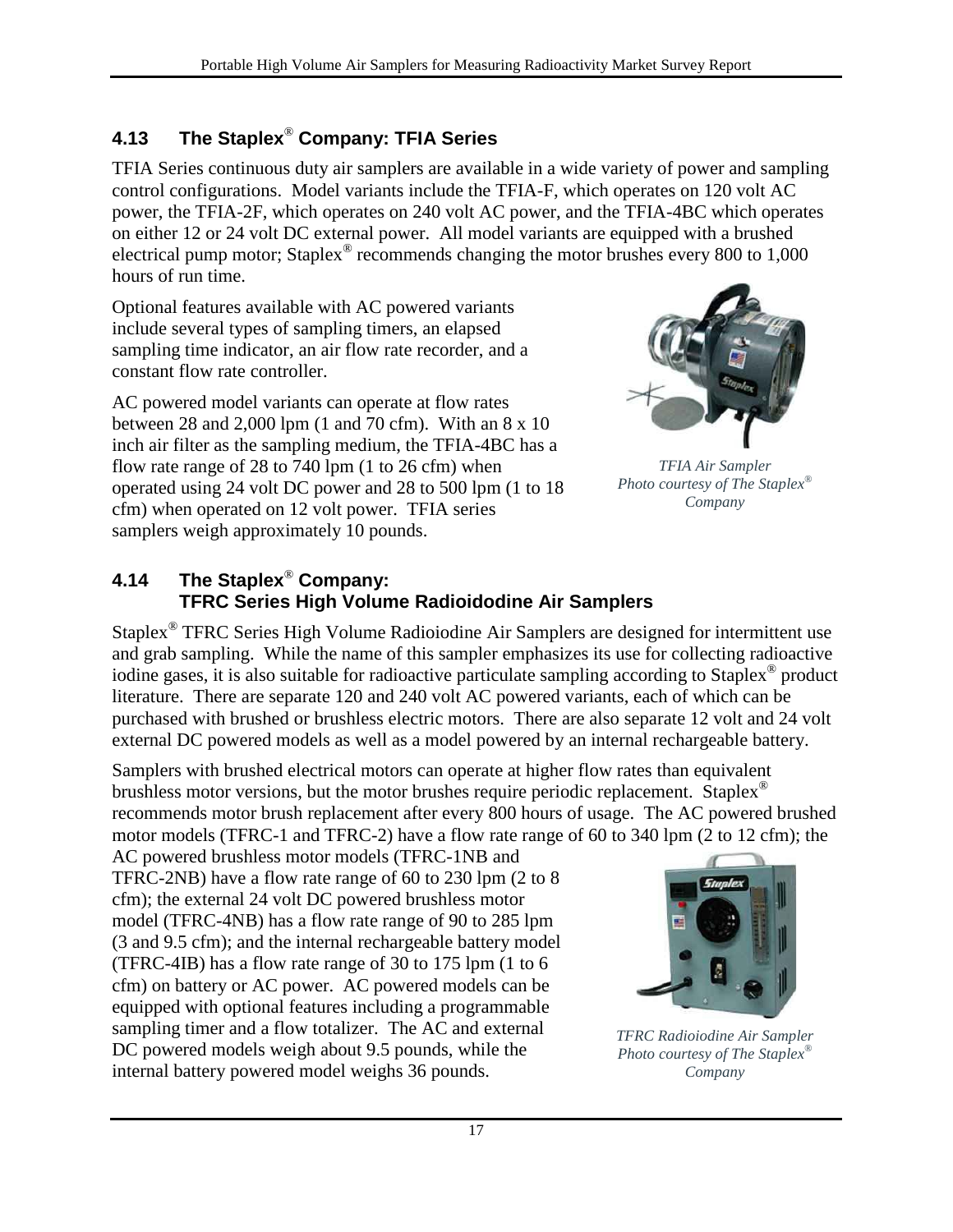# <span id="page-23-0"></span>**5. VENDOR CONTACT INFORMATION**

<span id="page-23-1"></span>

| <b>Company</b>                                       | <b>Contact Information</b>                                                                                                                                       | Website                           |
|------------------------------------------------------|------------------------------------------------------------------------------------------------------------------------------------------------------------------|-----------------------------------|
| A.P. Buck, Inc.                                      | A. P. Buck, Inc.<br>Suite 110<br>7101 Presidents Drive<br>Orlando, FL. 32809<br>Phone: 800-330-2825<br>Fax: 407-851-8910<br>E-mail: $pkg@apbuch.com$             | http://www.apbuck.com/shop        |
| <b>F&amp;J</b> Specialty<br>Products, Inc.           | F&J Specialty Products, Inc.<br>P.O. Box 2888<br>Ocala, FL 34478-2888<br>Phone: 352-680-1177<br>Fax: 352-680-1454<br>E-mail:<br>sales@fjspecialty.com            | http://www.fjspecialty.com        |
| <b>HI-Q Environmental</b><br><b>Products Company</b> | <b>HI-Q Environmental Products</b><br>Company<br>7386 Trade Street<br>San Diego, CA 92121<br>Phone: 858-549-2820<br>Fax: 858-549-9657<br>E-mail: $info@hi-q.net$ | http://www.hi-q.net               |
| Sensidyne, LP                                        | Sensidyne, LP<br>16333 Bay Vista Drive<br>Clearwater, FL 33760<br>Phone: 800-451-9444<br>E-mail: info@sensidyne.com                                              | http://www.sensidyne.com/home.php |
| SKC, Inc.                                            | 863 Valley View Road<br>Eighty Four, PA 15330-9613<br>Phone: 800-752-8472<br>Fax: 724-941-1369<br>E-mail: skcinc@skcinc.com                                      | http://www.skcinc.com             |
| The Staplex <sup>®</sup><br>Company                  | 777 Fifth Avenue<br>Brooklyn, NY 11232-1695<br>Phone: 1-800-221-0822<br>Fax: 718-965-0750<br>E-mail: info@staplex.com                                            | http://www.staplex.com/index.html |

#### **Table 5-1. Product and Vendor List**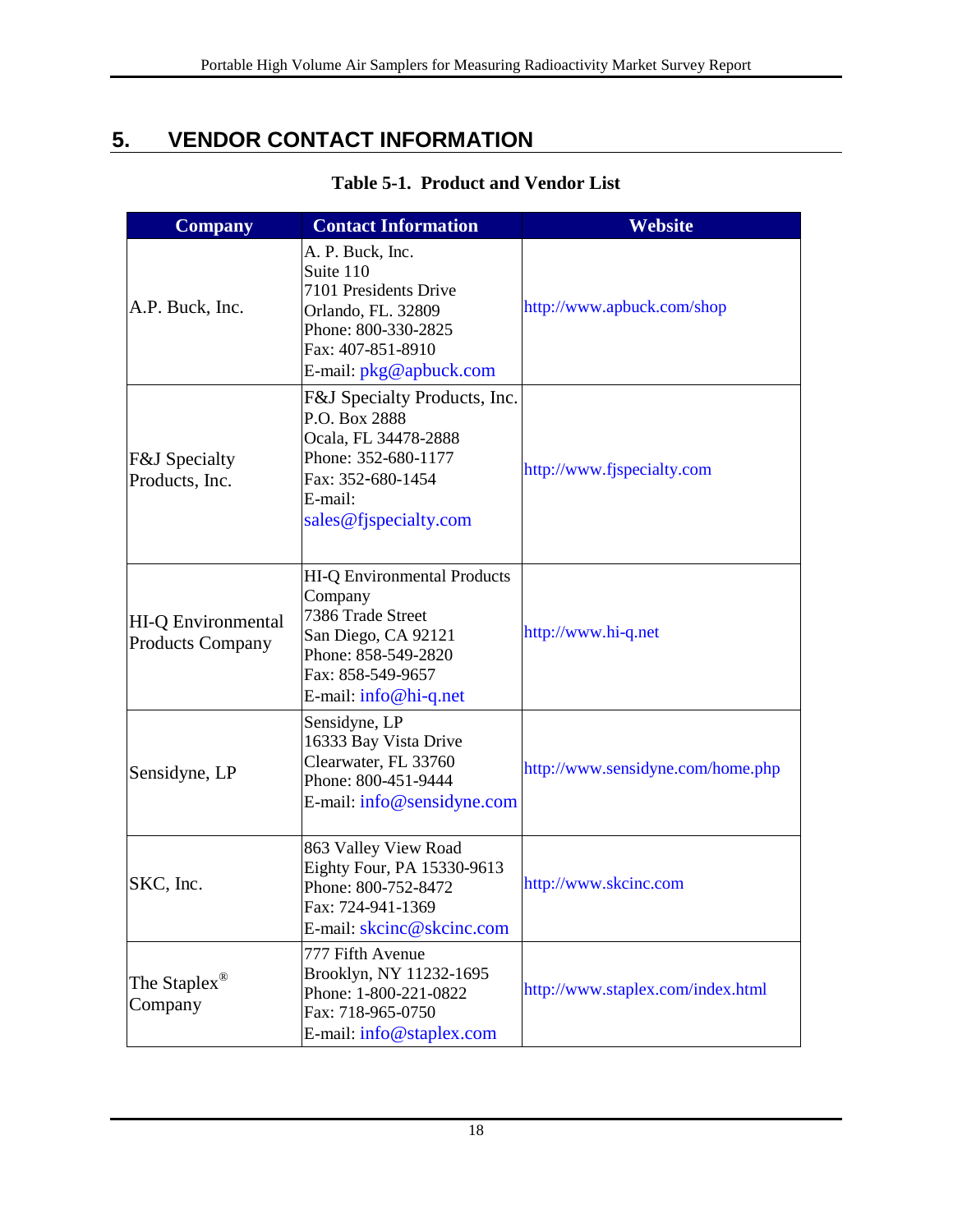## <span id="page-24-0"></span>**6. SUMMARY**

Emergency response agencies use portable high volume air samplers to collect samples for subsequent analysis to determine atmospheric concentrations of radioactive particulates and gases. In the early stages of an emergency involving release of radioactivity, portable high volume air samplers can be used to determine atmospheric radioactivity concentrations in potentially affected areas. They can also be used for workplace and environmental air monitoring during site remediation efforts after such an emergency. Commercially available portable high volume air samplers vary considerably in price, features, and capabilities. It would be advantageous for agencies purchasing portable high volume air samplers to research available samplers to find the models that are best suited to their particular needs. This market survey report provides information on currently available samplers that is intended to help emergency response agencies make acquisition decisions. It should be noted that prices, features, and capabilities of portable air samplers may change with time, and therefore agencies should contact equipment manufacturers/vendors to obtain the most up-to-date information before procuring a specific sampler.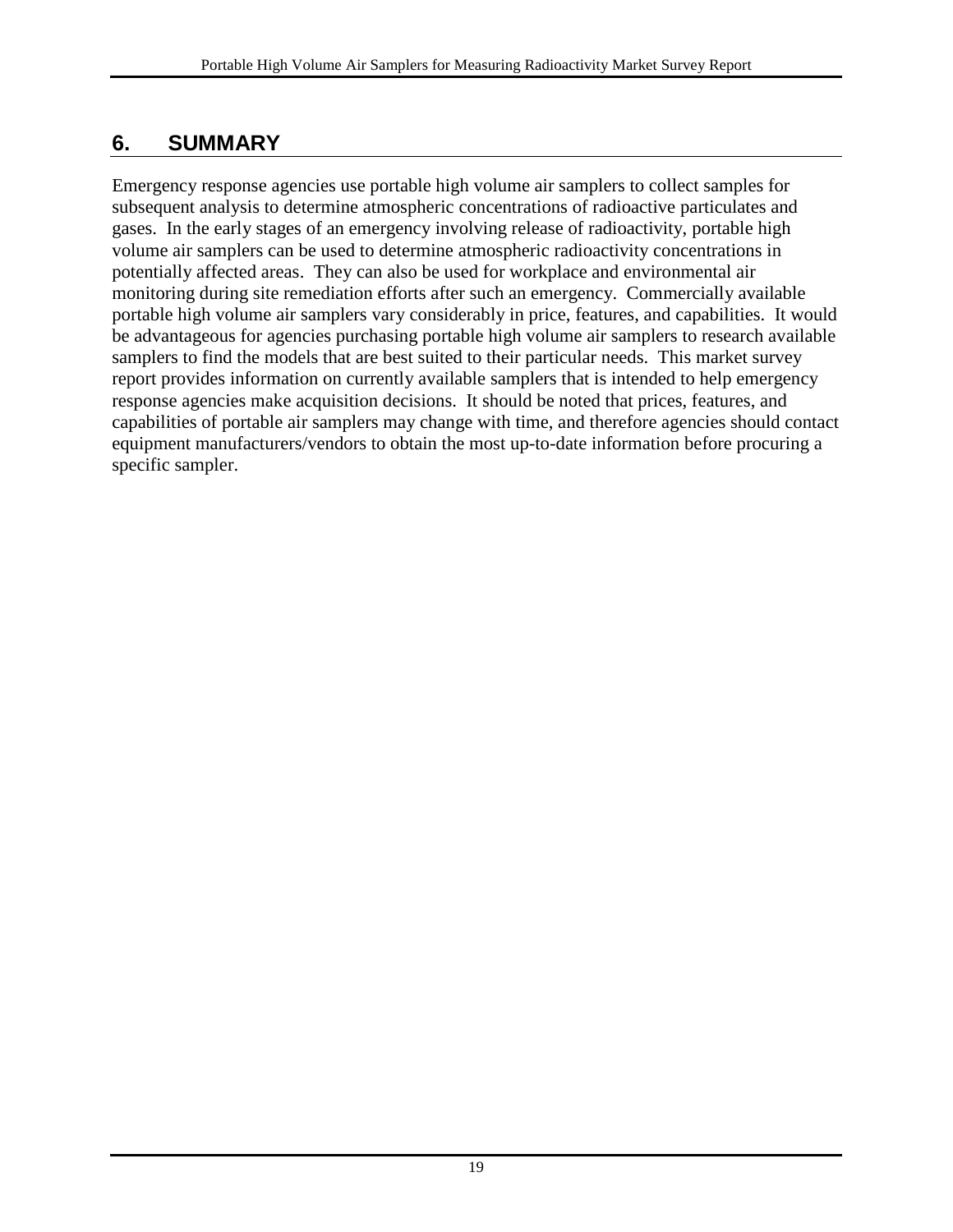## <span id="page-25-0"></span>**APPENDIX A. REQUEST FOR INFORMATION**

**U.S. Department of Homeland Security** National Urban Security Technology Laboratory<br>201 Variek Street, 5<sup>th</sup> floor, New York, NY 10014-7447



Document Type: Special Notice

Title: Market Survey - Personal Air Samplers, Portable High Volume Area **Air Samplers and Air Flow Calibrators** 

Posted Date: December 6, 2010

#### **Contracting Office Address:**

Office of the Chief Procurement Officer Washington, District of Columbia 20528 **United States** 

Description: Request For Information (RFI) - Personal Air Samplers, Portable High Volume Air Samplers and Air Flow Calibrators

Request for Information (RFI) -

#### DUE: December 27, 2010

The U.S. Department of Homeland Security, National Urban Security Technology Laboratory (NUSTL), 201 Varick St. 5<sup>th</sup> Floor, New York, NY 10014, is seeking information about personal air samplers, portable high volume area air samplers and air flow calibrators to meet the needs of emergency responders. The Department of Homeland Security (DHS) Authorized Equipment List (AEL) item number for this equipment is 07RS-01-AFCB. The target audience for this information is law enforcement personnel, fire fighters, and emergency medical and public safety providers and their purchasing agents. All submittals should be suited to the target audience's specific needs.

Review of this information is being performed for the DHS, Science and Technology Directorates System Assessment and Validation for Emergency Responders (SAVER) Program. DHS established SAVER to conduct comparative assessments and validation activities that provide the emergency responder community with information on important products and services. For more information on the SAVER Program, visit the SAVER Website at https://www.rkb.us/saver/.

All information received will be treated as public knowledge and may be used in SAVER Program documentation; therefore, vendors should not submit proprietary information in response to this RFI. Specific information sought includes:

1. Company information, including name, address, point of contact, URL and the number of employees.

www.dhs.gov